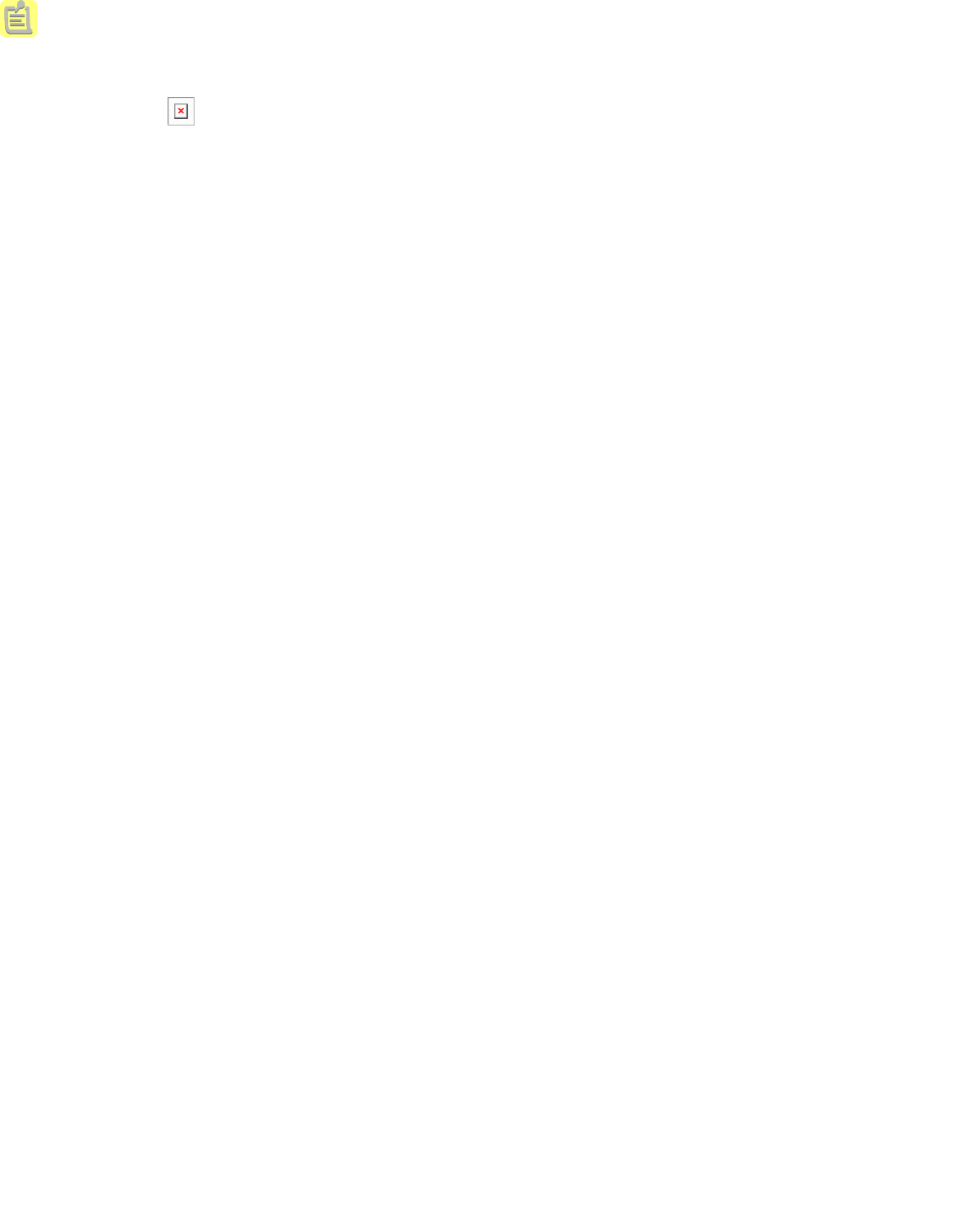

### **The Change of the Sabbath**

**Author(s):** Shepard, Thomas (1605-1649)

#### **Publisher:**

- **Description:** With all the chaos English Christians faced in the 17th century, church leaders and scholars pressed themselves to clarify their various theologies. This Puritan minister in colonial Massachusetts, for example, here presents his case for scheduling the Sabbath on the first or last day of a sevenday week. Wishing to take the Old Testament seriously, he argues that the church cannot arbitrarily break up the cycle God established. Overall, the essay provides present-day readers not only with a look into the theology of the Sabbath, but also a peek into the minds and concerns of the Puritan community. Kathleen O'Bannon CCEL Staff
	- **Subjects:** Christian Denominations Protestantism Post-Reformation Other Protestant denominations Congregationalism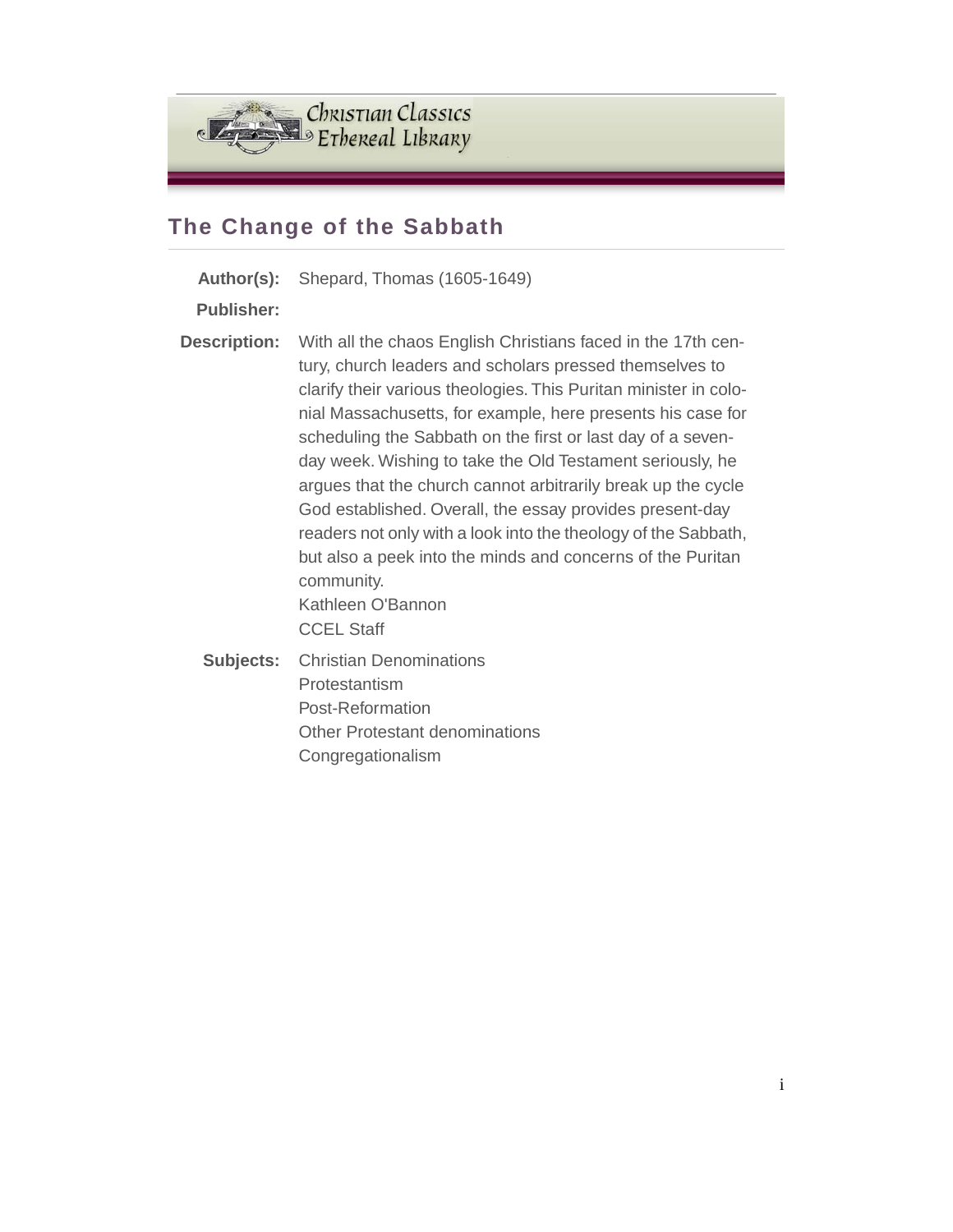# Contents

| The Change Of The Sabbath            |    |
|--------------------------------------|----|
| Indexes                              | 25 |
| <b>Index of Scripture References</b> | 26 |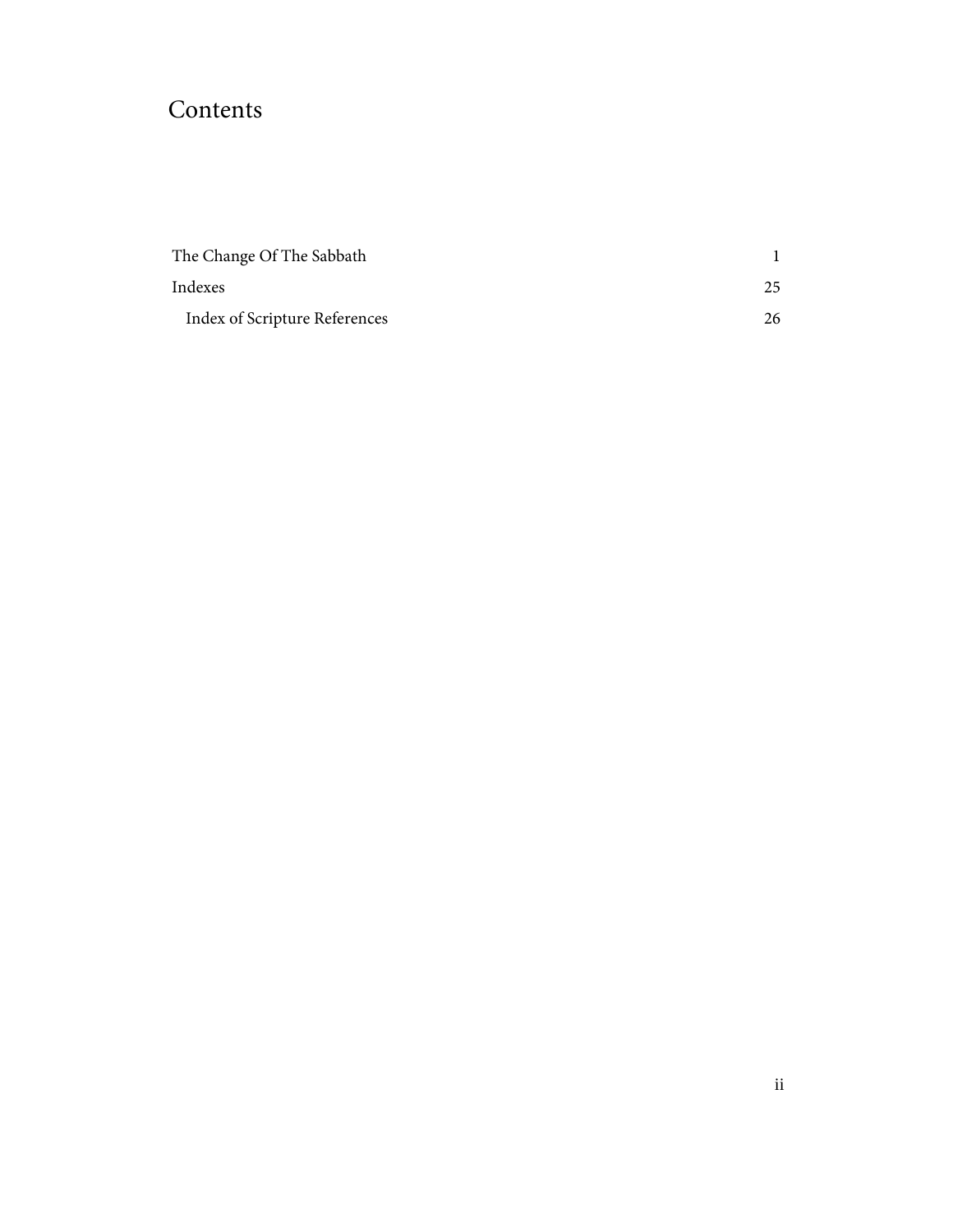

This PDF file is from the Christian Classics Ethereal Library, [www.ccel.org.](http://www.ccel.org) The mission of the CCEL is to make classic Christian books available to the world.

- This book is available in PDF, HTML, ePub, and other formats. See [http://www.ccel.org/ccel/shepard/sabbath.html.](http://www.ccel.org/ccel/shepard/sabbath.html)
- Discuss this book online at [http://www.ccel.org/node/2992.](http://www.ccel.org/node/2992)

The CCEL makes CDs of classic Christian literature available around the world through the Web and through CDs. We have distributed thousands of such CDs free in developing countries. If you are in a developing country and would like to receive a free CD, please send a request by email to [cd-request@ccel.org.](mailto:cd-request@ccel.org)

The Christian Classics Ethereal Library is a self supporting non-profit organization at Calvin College. If you wish to give of your time or money to support the CCEL, please visit [http://www.ccel.org/give.](http://www.ccel.org/give)

This PDF file is copyrighted by the Christian Classics Ethereal Library. It may be freely copied for non-commercial purposes as long as it is not modified. All other rights are reserved. Written permission is required for commercial use.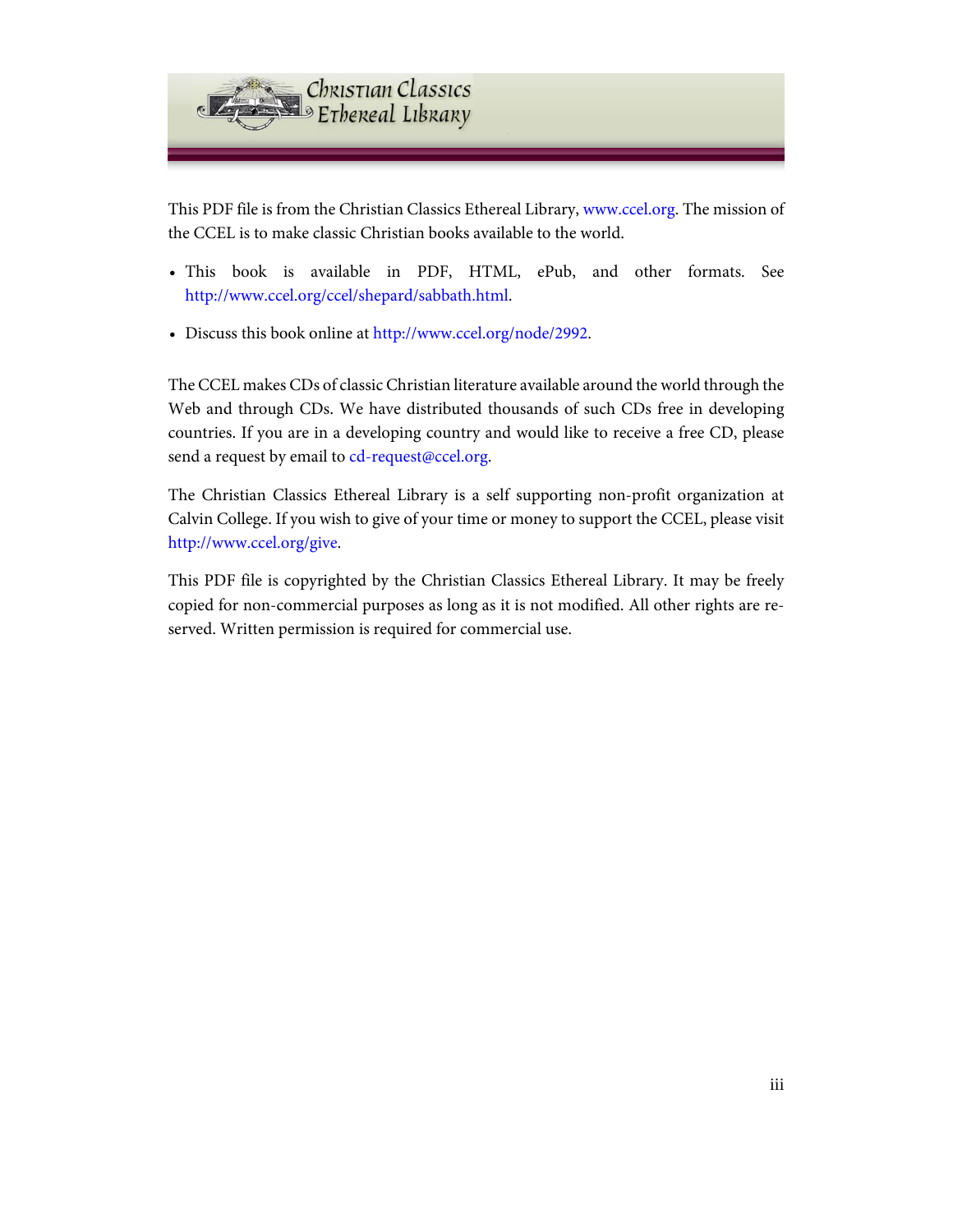# **Thomas Shepard**

## **The Change Of The Sabbath**

<span id="page-4-0"></span>Thesis 1. The change of this day from the last to the first day of the week, although it be confirmed by an ancient custom, yet the true reason and grounds of so great a change are not so fully known, sacred writings not so expressly setting down (as it does in some things of less concernment) the causes hereof. And many of the arguments heaped up and multiplied by some for the change of it, which may seem of very great weight, while they want an adversary at the other end of the scale to balance them; yet upon sad examination and search into them, they prove too light, and consequently occasion the temptation of scrupling the truth and validity of others more clear. We are therefore with more wariness and humility of mind to search into this controversy, and with much thankfulness and modesty to accept that little light which God gives us in greater, as well as of much light which he is pleased to lend us in smaller matters. "Pascimur opertis, exercemur obscuris, was his speech long since concerning the Scriptures. There is no truth so clear but man's loose wit can invent and mint many pernicious cavils against it; and therefore in those things which shine forth with less evidence, it is no wonder if it casts such blots and stains upon them as that they can scarcely be discerned. Nil magis inimicum veritati, acumine nimio. We should therefore be wise with sobriety, and remember that in this and such like controversies, the Scriptures were not written to answer all the scruples and objections of cavillers, but to satisfy and establish the consciences of poor believers. And verily, when I meet with such like speeches and objections as these, viz., Where is it expressly said that the old Sabbath is abrogated? and what one scripture is there in the New Testament declaring expressly that the Lord's day is substituted and put in its room? I can not from such expressions but think and fear that the ignorance of this change in some does not spring so much from deficiency and want of light on God's part, but rather from perverseness on man's part, which will not see nor own the truth, because it is not revealed and dispensed after that manner and fashion of expression as man's wit and fantasy would have it. Like Naaman, who, because the prophet went not about the cure of his leprosy in that way and fashion which he would have him, did not therefore (for a time) see that way of cure which God had revealed to him. For the Holy Ghost is not bound to write all the principles of religion under commonplace heads, nor to say expressly, In this place of Scripture you may see the old Sabbath abrogated, and the new instituted; for we find no such kind of expressions concerning Paul's epistles, and many books of Scripture, that this or that epistle or book is canonical, which yet we know to be so by other evidences. We know, also, that the Holy Ghost, by brief hints of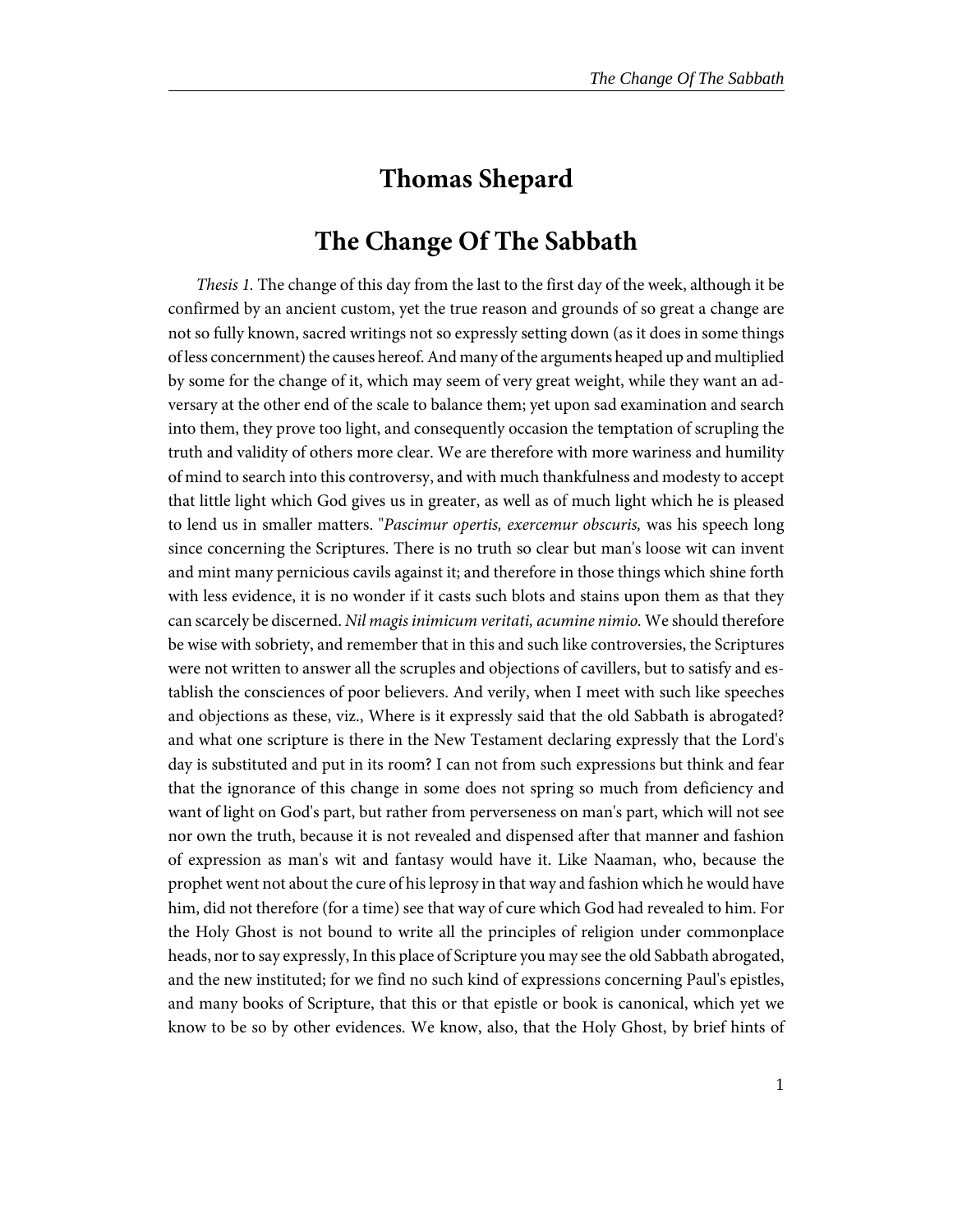truth, gives occasion of large comments, and by writing about other matters tanquam aliud agens, it brings forth to light, by the by, revelations of great concernment, which it saw meet purposely in that manner to make known. And as in many other things it has thus done, so especially in this of the Sabbath. So that if our hearts, like locks, were fitted to God's key, they would be soon opened to see thoroughly the difficulties of this point; which I confess, of all practical points, has been most full of knots and difficulties to my own weakness.

Thesis 2. To make apostolic unwritten inspirations, notified and made known in their days to the churches, to be the cause of the change of the day, is to plough with a Popish heifer, and to cast that anchor on which deceivers use to rely, and by which they hope to save themselves when they know not how otherwise to defend their falsehoods.

Thesis 3. To make ecclesiastical custom, established first by the imperial law of Constantine, to be the foundation of the change, is to make a prop for prelacy, and a step to Popery, and to open a gap to all human inventions. For if it be in the church's power to appoint the greatest holy day, why may not any other rite and ceremony be imposed also? And if it be free to observe this day or not, in respect of itself, because it wants a divine institution, and yet necessary to observe it, in respect of the church's custom and constitution, (as some pretend,) why may not the church's commandment be a rule of obedience in a thousand things else as well as in this? and so introduce will worship, and to serve God after the tradition of men, which God abhors?

Thesis 4. The observation of the first day of the week for the Christian Sabbath arises from the force of the fourth commandment, as strongly as the observation of the *media* cultus, or means of worship, now under the New Testament, does from the force of the second commandment; only let this be supposed, that the day is now changed, (as we shall hereafter prove,) as also that the worship itself is changed by divine institution; for gospel institutions, when they be appointed by divine sovereign authority, yet they may then be observed and practised by virtue of some moral law. The gospel appointed new sacraments, but we are to use them by virtue of the second commandment; so here the gospel appoints a new seventh day for the Sabbath, but it stands by virtue of the fourth commandment, and therefore the observation of it is not an act of Christian liberty, but of Christian duty, imposed by divine authority, and by virtue of the moral law.

Thesis 5. For, the morality of the fourth commandment (as has been proved) being preserved in observing not that Sabbath only, nor yet a Sabbath merely when man sees meet, but in observing the Sabbath, i.e., such a Sabbath as is determined and appointed of God, (which may therefore be either the first or last of the seven days,) hence it is, that the first of the seven, if it be determined and instituted of God under the New Testament, arises equally from the fourth commandment, as the last seventh day did under the Old Testament; and therefore it is no such *piaculum*, nor delusion of the common people, as Mr Brabourn would make it, to put the title of the Lord's Sabbath upon the Lord's day, and to call it the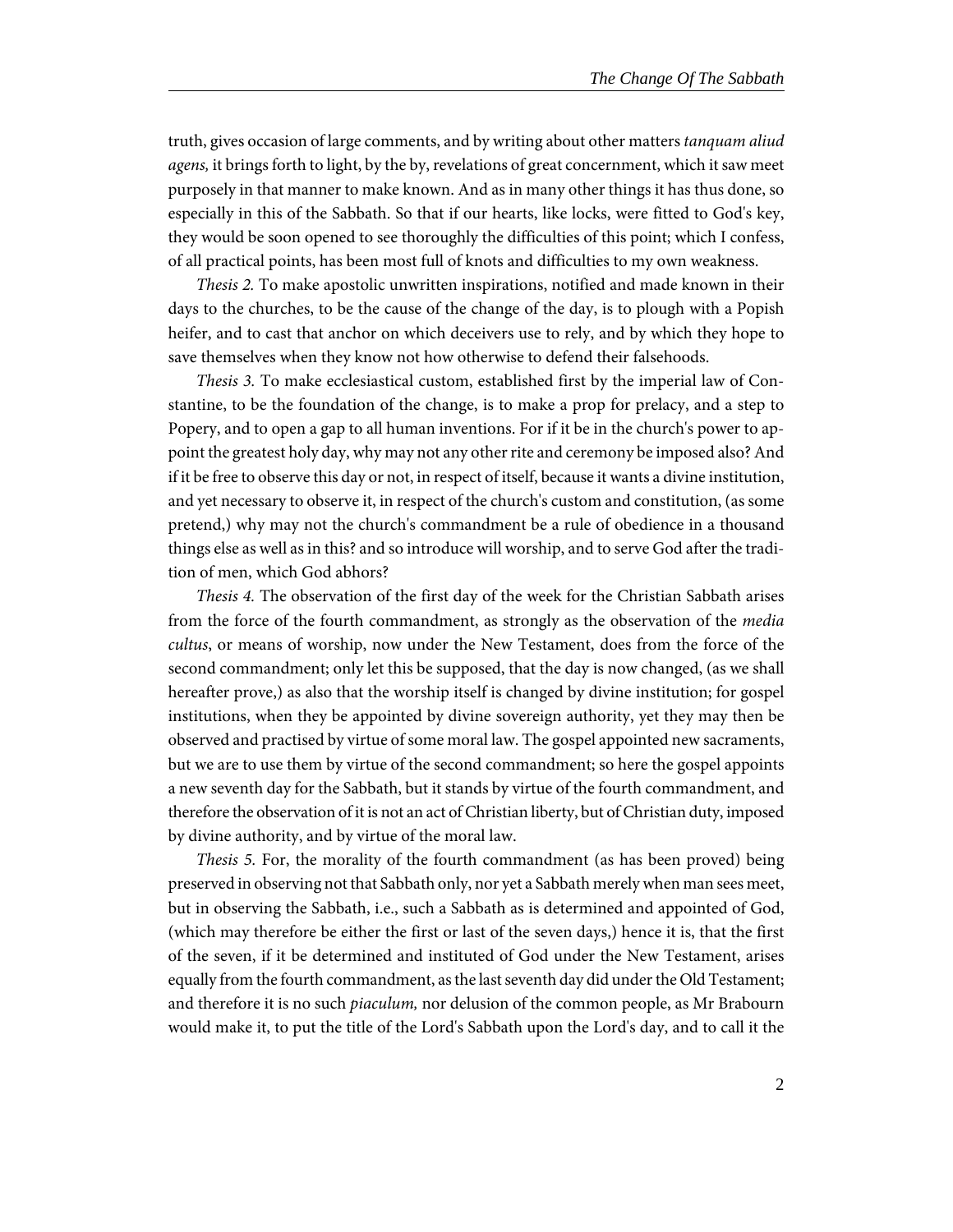Sabbath day; for if it be born out of the same womb the first seventh was, if it arise (I mean) from the same commandment, "Remember to keep holy the Sabbath day," why may it not bear the name of the Sabbath now, as the first born did in former times?

Thesis 6. If the Lord would have men to work six days together, according to his own example, and the morality of the fourth commandment, that so a seventh day determined by himself might be observed, hence it is that neither two Sabbaths in a week can stand with the morality of the fourth commandment, nor yet could the former Sabbath be justly changed into any other day than into the first day of the week; the first day could not belong to the week before, for then there should be eight days in a week, and if it did belong to the week following, then (if we suppose that the second had been the Sabbath) there must be one working day, viz., the first day to go before it, and five working days after it, and so there should not nor could not be six working days continued together, that the seventh might be the Lord's, according to the morality of the fourth commandment. And hence it is, that no human or ecclesiastical power can change the Sabbath to what day of the week they please, from the first, which now is.

Thesis 7. It should not seem an uncouth phrase, or a hard saying, to call the first day of the week a seventh, or the seventh day; for though it be the first absolutely in order of existence from the creation, yet relatively in way of relation, and in respect of the number of seven in a week, it may be invested with the name and title of a seventh, even of such a seventh day as may lawfully be crowned and anointed to be the Sabbath day; for look, as Noah, though he was the first in order of years, and dignity of entrance into the ark, yet he is called the eighth, (2 Pet ii. 5,) in that he was one of them (as the learned observe) qui octonarium numerum perficiebant, or who made up the number of eight; so it is in respect of the first day, which in divers respects may be called the first, and yet the seventh also. Mr. Brabourn's argument therefore is of no solidity, who goes about to prove the Christian Sabbath to be no Sabbath, because "that Sabbath which the fourth commandment enjoins is called the seventh day;" but all the evangelists call the Lord's day the first day of the week, not the seventh day. For he should remember that the same day in divers respects may be called the first day, and yet the seventh day; for in respect of its natural existence and being, it may be and is called the first day, and yet in respect of divine use and application, it may be and is called the seventh day, even by virtue of the fourth commandment, which is the Lord's day, which is confessed to be the first day.

Thesis 8. For although in numero numerante, (as they call it,) i.e., in number numbering, there can be but one seventh, which immediately follows the number six, yet in numero numerato, i.e., in number numbered, or in things which are numbered, (as are the days of the week,) any of the seven may be so in way of relation and proportion. As, suppose seven men stand together; take the last man in order from the other six, who stand about him, and he is the seventh; so again, take the first in order, and set him apart from the six who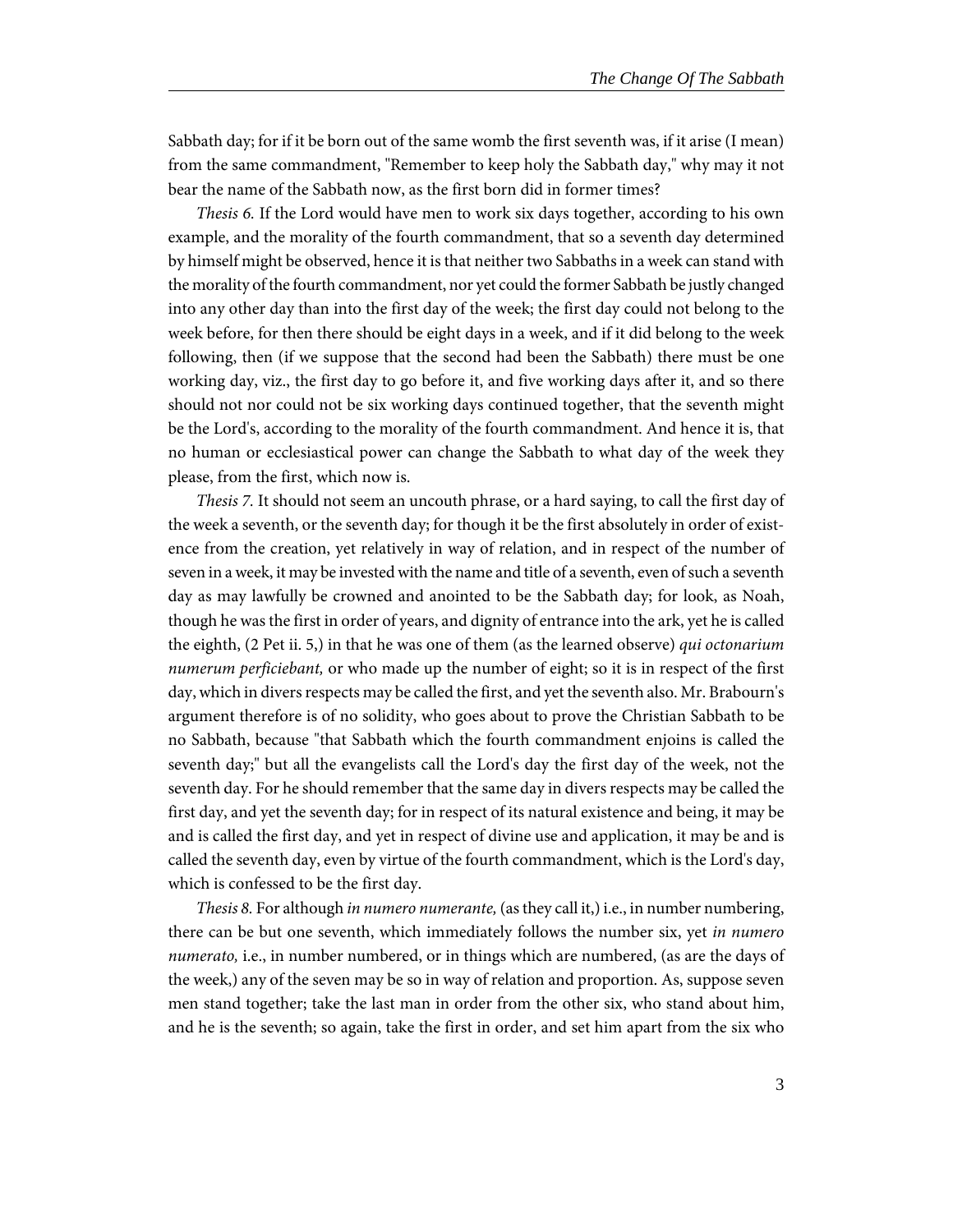stand below him, and if the number of them who are taken from him make up the number if six, he then may and must necessarily be called the seventh. Just thus it is in the days of the week; the first Sabbath from the creation might be called the seventh day in respect of the six days before it; and this first day of the week may be called the seventh day also, in respect of the six working days together after it. That may be called the last seventh, this the first seventh, without any absurdity of account, which some would imagine; and if this first day of the week is called the eighth day, according to Ezekiel's prophecy of evangelical times, and his reckoning onward from the creation, [\(Ezek. xliii. 27,](http://www.ccel.org/study/Bible:Ezek.43.27)) why may it not then in other respects put on the name of a seventh also?

<span id="page-7-0"></span>Thesis 9. The reason why the Lord should depose the last seventh, and exalt and crown the first of seven to be the day of the Christian Sabbath, is not so well considered, and therefore to be here narrowly examined. For as for those eastern Christians, who, in the primitive times, observed two Sabbaths in a week, the Jewish and the Christian, doubtless their milk sod over, and their zeal went beyond the rule. The number of Jews who were believers, and yet, too, too zealous of their old customs, we know did fill those places in their dispersion, and before more than the western and more remote parts, and therefore they might more powerfully infect those in the east; and they, to gain or keep them, might more readily comply with them. Let us therefore see into the reasons of this change from one seventh unto another.

<span id="page-7-2"></span><span id="page-7-1"></span>Thesis 10. The good will of Him who is Lord of the Sabbath, is the first efficient and primary cause of the institution of a new Sabbath; but the resurrection of Christ, being upon the first day of the week, ([Mark xvi. 9](http://www.ccel.org/study/Bible:Mark.16.9),) is the secondary, moral, or moving cause hereof: the day of Christ's resurrection being Christ's joyful day for his people's deliverance, and the world's restitution and new creation, it is no wonder if the Lord Christ appoint it, and the apostles preach and publish it, and the primitive Christians observe it as their holy and joyful day of rest and consolation. For some notable work of God upon a day being ever the moral cause of sanctifying the day, hence the work of redemption being finished upon the day of Christ' resurrection, and it being the most glorious work that ever was, and wherein Christ was first most gloriously manifested to have rested from it, [\(Rom. i. 4](http://www.ccel.org/study/Bible:Rom.1.4),) hence the Lord Christ might have good cause to honour this day above all others; and what other cause there should be of the public solemn assemblies in the primitive churches, upon the first day in the week, than this glorious work of Christ's resurrection upon the same day which began their great joy for the rising of the Sun of Righteousness, is scarce imaginable.

Thesis 11. No action of Christ does of itself sanctify any time; for if it did, why should we not then keep as many holy days every year as we find holy actions of Christ recorded in Scripture, as the superstitious crew of blind Papists do at this day? But if God, who is the Lord of time, shall sanctify any such day or time wherein any such action is done, such a day then is to be kept holy; and therefore if the will of God has sanctified the day of Christ's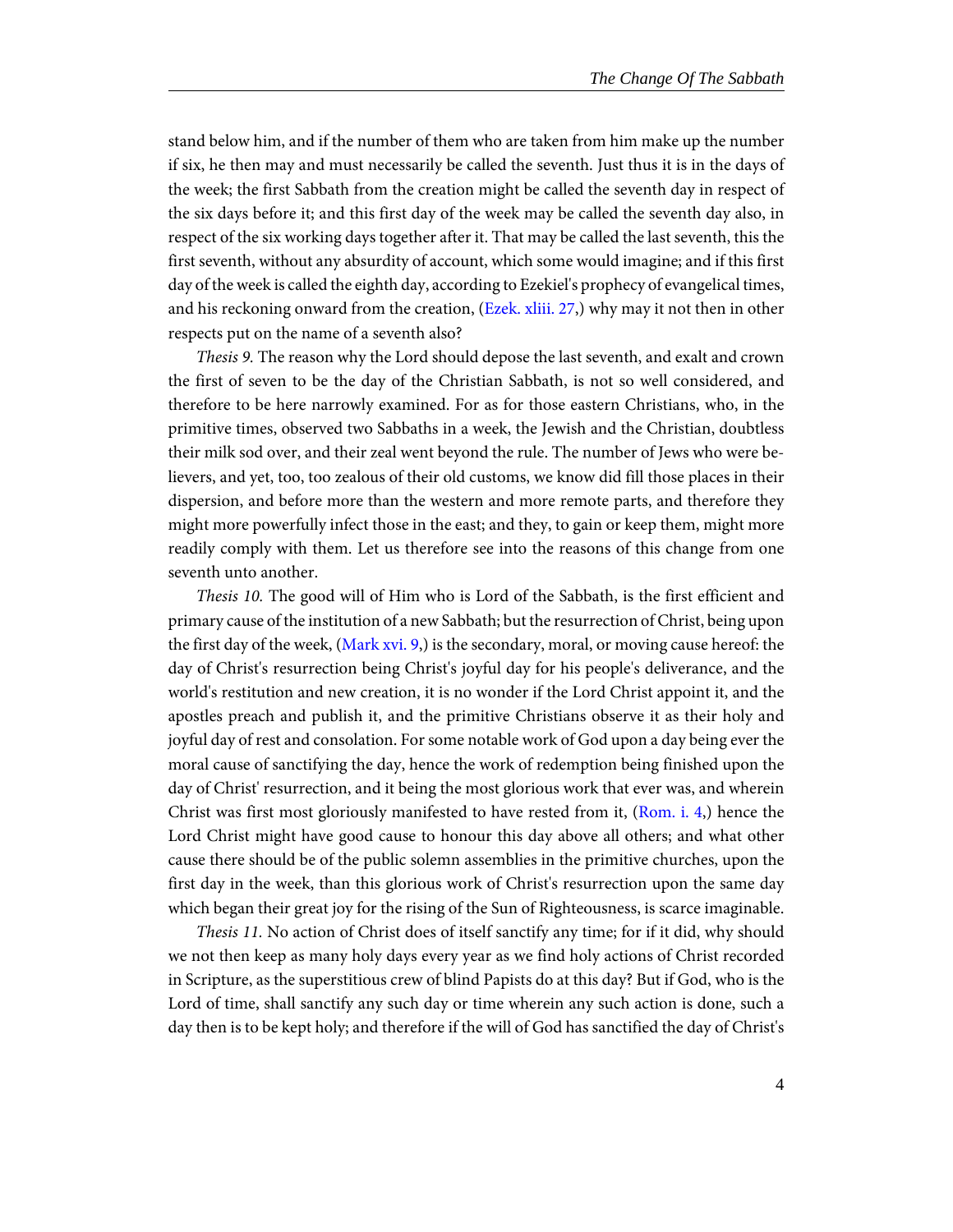resurrection, we may lawfully sanctify the same day; and therefore Mr Brabourn does us wrong, as if we made the resurrection of Christ merely to be the cause of the change of this day.

<span id="page-8-0"></span>Thesis 12. Why the will of God should honour the day of Christ's resurrection as holy, rather than any other day of his incarnation, birth, passion, ascension: It is this; because Christ's rising day was his resting or Sabbath day, wherein the first entered into his rest, and whereon his rest began. For the Sabbath, or rest day, of the Lord our God, only can be our rest day, according to the fourth commandment. Hence the day of God's rest from the work of creation, and the day of Christ's rest from the work of redemption, are only fit and capable of being our Sabbaths. Now, the Lord Christ, in the day of his incarnation and birth, did not enter into his rest, but rather made entrance into his labour and sorrow, who then began the work of humiliation, ([Gal. iv. 4](http://www.ccel.org/study/Bible:Gal.4.4)[,5](http://www.ccel.org/study/Bible:Gal.4.5);) and in the day of his passion, he was then under the sorest part and feeling of his labour, in bitter agonies upon the cross and in the garden. And hence it is that none of those days were consecrated to be our Sabbath, or rest days, which were days of Christ's labour and sorrow; nor could the day of his ascension be fit to be made our Sabbath, because, although Christ then and thereby entered into his place of rest, (the third heavens,) yet did he not then make his first entrance into his estate of rest, which was in the day of his resurrection; the wisdom and will of God did therefore choose this day above any other to be the Sabbath day.

Thesis 13. Those that go about (as some of late have done) to make Christ's ascension day the ground of our Sabbath day, had need be fearful lest they lose the truth and go beyond it, while they affect some new discoveries of it, which seems to be the case here. For though Christ at his ascension entered into his place of rest, yet the place is but an accidental thing to Christ's rest itself, the state of which was begun in the day of his resurrection; and therefore there is no reason to prefer that which is but accidental above that which is most substantial; or the day of entrance into the place of his rest in his ascension before the day of rest in his resurrection; beside, it is very uncertain whether Christ ascended upon the first day of the week; we are certain that he arose then; and why we should build such a vast change upon an uncertainty I know not. And yet suppose that, by deduction and strength of wit, it might be found out, yet we see not the Holy Ghost expressly setting it down, viz., that Christ ascended upon the first day of the week, which, if he had intended to have made the ground of our Christian Sabbath, he would surely have done; the first day in the week being ever accounted the Lord's day in Holy Scriptures; and no other first day do we find mentioned on which he ascended, but only on that day wherein he arose from the dead.

Thesis 14. And look, as Christ was a Lamb slain from the foundation of the world meritoriously, but not actually, so he was also risen again in the like manner from the foundation of the world meritoriously, but not actually. Hence it is, that look, as God the Father actually instituted no Sabbath day, until he had actually finished His work of creation, so neither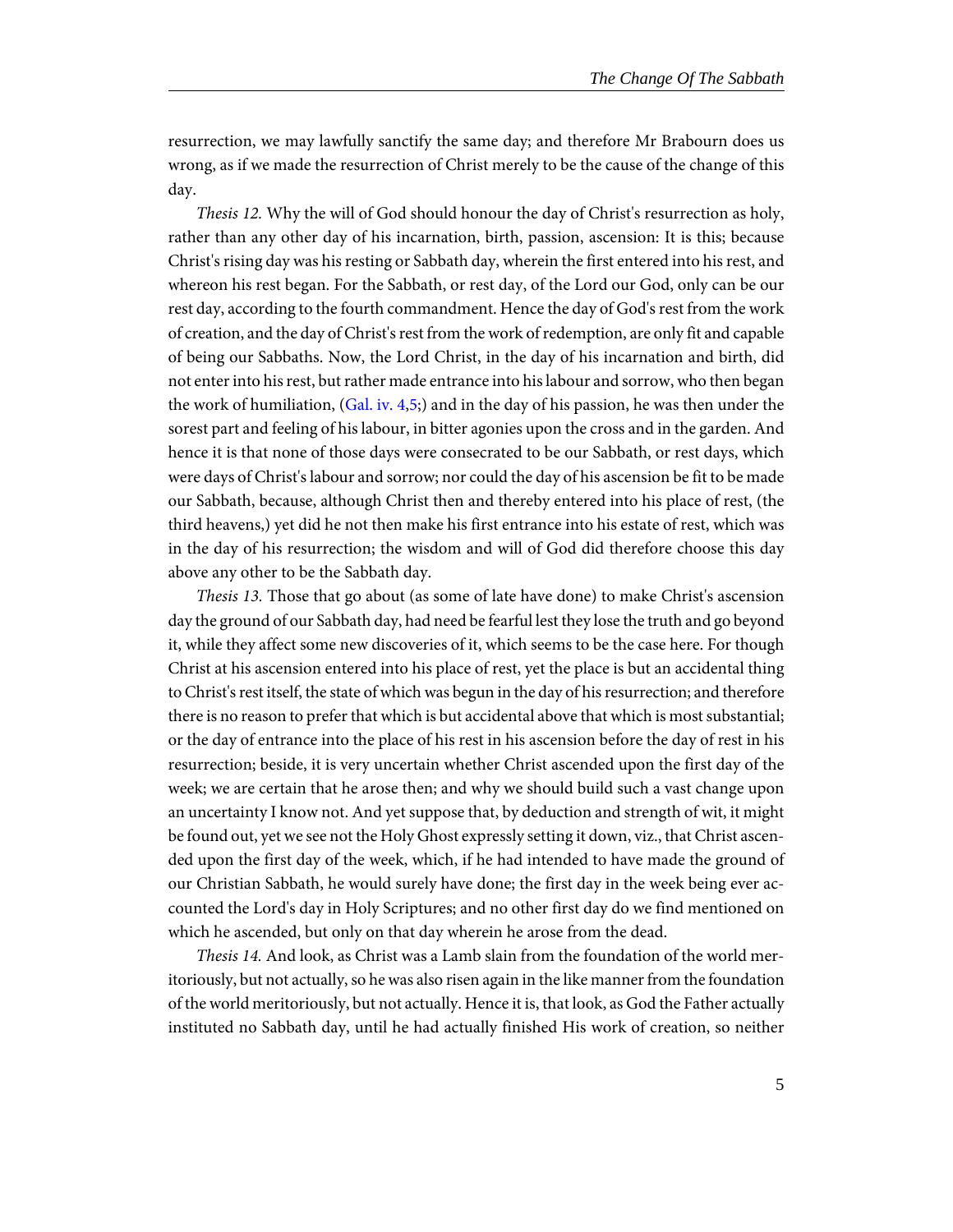was it meet that this day should be changed until Christ Jesus had actually finished (and not meritoriously only) the work of redemption or restoration; and hence it is that the church, before Christ's coming, might have good reason to sanctify that day, which was instituted upon the actual finishing of the work of creation, and yet might have no reason to observe our Christian Sabbath; the work of restoration and new creation, and rest from it, not being then so much as actually begun.

Thesis 15. Whether our Saviour appointed that first individual day of his resurrection to be the first Christian Sabbath is somewhat difficult to determine; and I would not tie knots, and leave them for others to unloose. This only I aim at: that although the first individual day of Christ's resurrection should not possibly be the first individual Sabbath, yet still the resurrection of Christ is the ground of the institution of the Sabbath, which one consideration dashes all those devices of some men's heads, who puzzle their readers with many intricacies and difficulties, in showing that the first day of Christ's resurrection could not be the first Sabbath, and thence would infer that the day of his resurrection was not the ground of the institution of the Sabbath, which inference is most false; for it was easy with Christ to make that great work on this day to be the ground of the institution of it, some time after that work was past.

Thesis 16. The sin and fall of man having defaced and spoiled (de jure, though not de facto) the whole work of creation, as the learned Bishop Lake well observes, it was not so meet therefore that the Sabbath should be ever kept in respect of that work, but rather in respect of this new creation or restoration of all things by Christ, after the actual accomplishment thereof in the day of his resurrection. But look, as God the Father having created the world in six days, he rested therefore and sanctified the seventh, so this work being spoiled and marred by man's sin, and the new creation being finished and ended, the Lord therefore rested the first day of the week, and therefore sanctified it.

<span id="page-9-1"></span><span id="page-9-0"></span>Thesis 17. The fourth commandment gives in the reason why God sanctified the seventh day from the creation, viz.: because God rested on that day, and as it is in [Ex. xxxi. 17](http://www.ccel.org/study/Bible:Exod.31.17), was refreshed in it, that is, took a complacency and delight in his work so done and so finished. But the sin of man in falling from his first creation made God repent that ever he made man, ([Gen. vi.](http://www.ccel.org/study/Bible:Gen.6) ,) and consequently the world for man, and therefore it took off that complacency or rest and refreshing in this his work; if, therefore, the Lord betake himself to work a new work, a new creation or renovation of all things in and by his Son, in which he will forever rest, may not the day of his rest be then justly changed into the first of seven, on which day his rest in his new work began, whereof he will never repent? If the Lord vary his rest, may not he vary the time and day of it? Nay, must not the time and day of our rest be varied, because the ground of God's rest in a new work is changed?

Thesis 18. As it was no necessary duty, therefore, perpetually to observe that seventh day wherein God first rested, because his rest on that day is now changed, so also it is not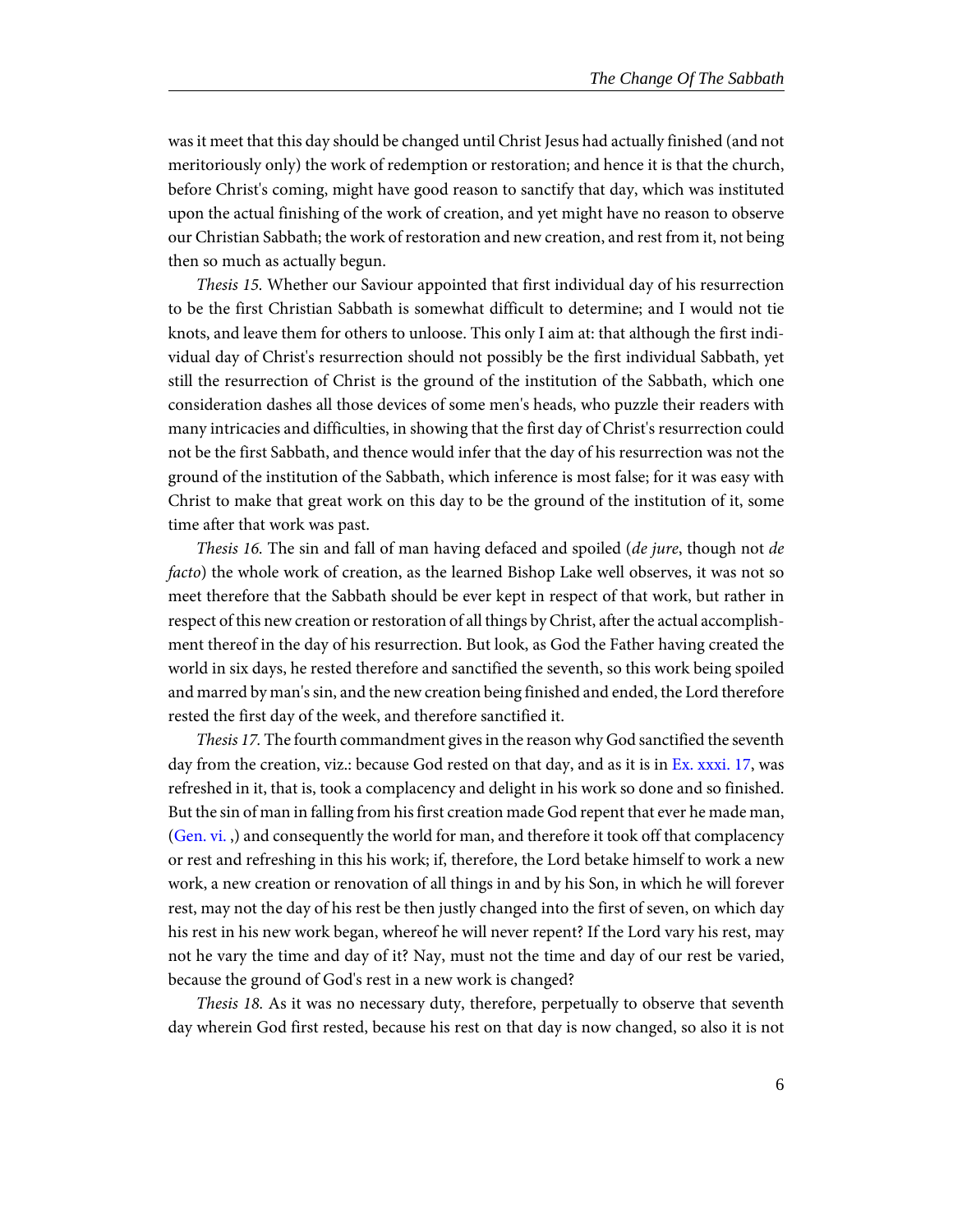necessary orderly to observe those six days of labour, wherein he first laboured and built the world, of which, for the sin of man, he is said to have repented; yet notwithstanding, though it be no necessary duty to observe those particular six days of labour, and that seventh of rest, yet it is a moral duty (as has been proved) to observe six days for labour, and a seventh for rest; and hence it follows that, although the Lord Christ's rest on the day of his resurrection (the first day of the week) might and may justly be taken as a ground of our rest on the same day, yet his labour in the work of redemption three and thirty years and upward, all the days of his life and humiliation, could not nor can not justly be made the ground or example of our labour, so as we must labour and work thirty-three years together before we keep a Sabbath the day of Christ's rest. Because, although God could alter and change the day of rest without infringement of the morality of the fourth commandment, yet he could not make the example of Christ's labour thirty-three years together the ground and example of our continuance in our work, without manifest breach of that moral rule, viz.: that man shall have six days together for labour, and the seventh for rest. For man may rest the first day of the week, and withal observe six days for labour, and so keep the fourth commandment; but he can not labour thirty-three years together, and then keep a Sabbath, without apparent breach of the same commandment; and therefore that argument of Master Brabourn against our Christian Sabbath melts into vanity, wherein he urges an equity of the change of the days of our labour, "either three days only together, (as Christ did lie in the grave,) or thirty-three years together, (as he did all the days of his humiliation,) in case we will make a change of the Sabbath, from the change of the day of Christ's rest." And yet I confess ingenuously with him, that if the Lord had not instituted the first day of the week to be our Christian Sabbath, all these and such like arguings and reasonings were invalid to prove a change; for man's reason has nothing to do to change days without divine appointment and institution: these things only I mention why the wisdom of God might well alter the day. The proofs that he has changed it shall follow in due place.

<span id="page-10-3"></span><span id="page-10-2"></span><span id="page-10-1"></span><span id="page-10-0"></span>Thesis 19. The resurrection of Christ may therefore be one ground, not only of the sanctification of the Christian Sabbath, but also a sufficient ground of the abrogation of the Jewish Sabbath. For, first, the greater light may darken the less and a greater work (as the restoration of the world above the creation of it) may overshadow the less. ([Jer. xxiii. 7-8;](http://www.ccel.org/study/Bible:Jer.23.7-Jer.23.8) [Ex. xii. 2](http://www.ccel.org/study/Bible:Exod.12.2).) Secondly, man's sin spoiled the first rest, and therefore the day of it might be justly abrogated. For the horrible wrath of God had been immediately poured upon man, (as might be proved, and as it was upon the lapsed angels,) and consequently upon all creatures for man's sake, if Christ had not given the Father rest, for whose sake the world was made, [\(Rev. iv. 11](http://www.ccel.org/study/Bible:Rev.4.11),) and by whose means and mediation the world continues as now it does. ([John vi. 22](http://www.ccel.org/study/Bible:John.6.22).)

Thesis 20. Yet although Christ's resurrection be one ground not only of the institution of the new Sabbath, but also of the abrogation of the old, yet it is not the only ground why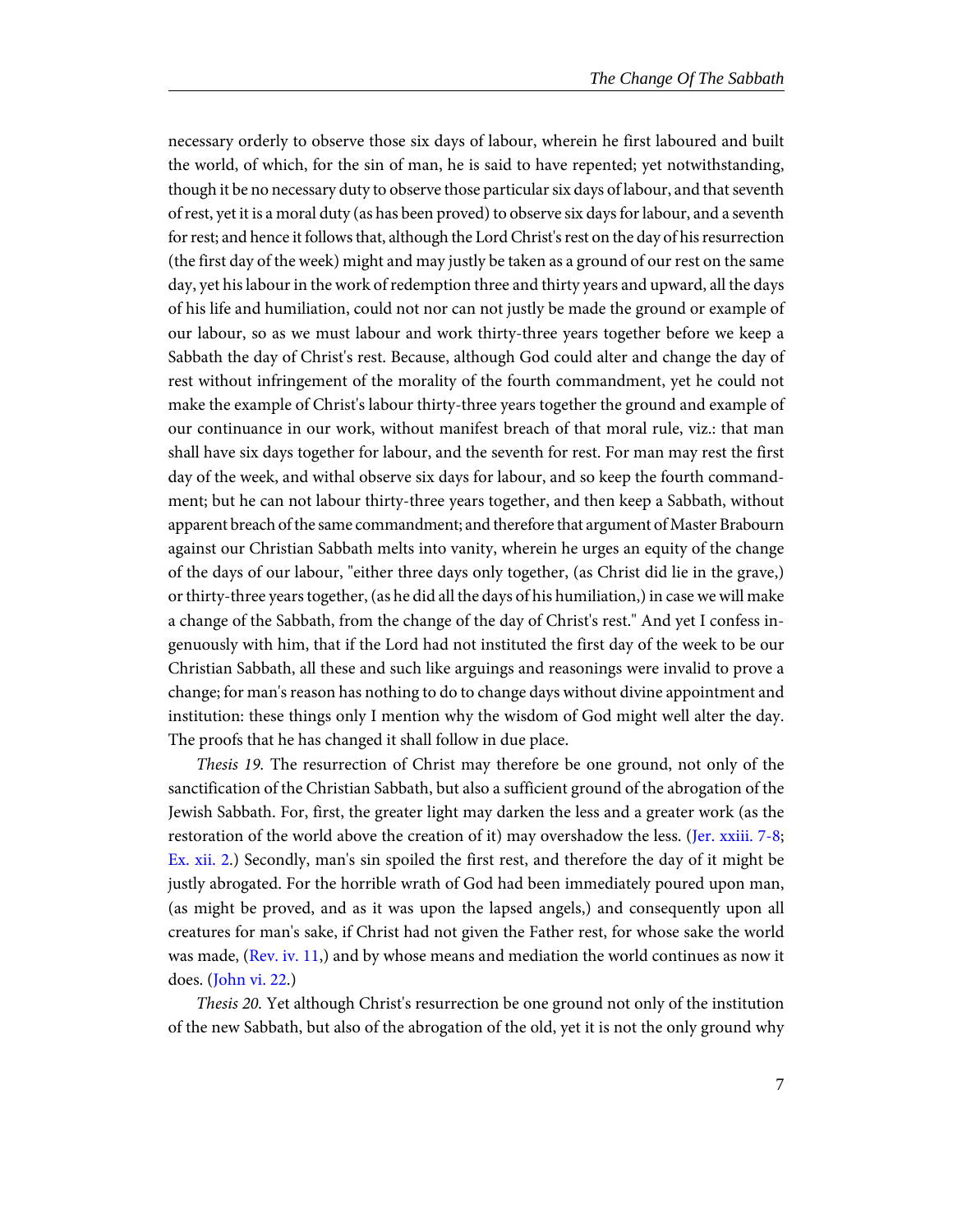<span id="page-11-3"></span><span id="page-11-2"></span>the old was abrogated; for (as has been shown) there was some type affixed to the Jewish Sabbath, by reason of which there was just cause to abrogate, or rather (as Calvin calls it) to translate the Sabbath to another day. And, therefore, this dashes another of Mr. Brabourn's dreams, who argues the continuance of the Jewish Sabbath, because there is a possibility for all nations still to observe it. "For," says he, "can not we in England as well as they at Jerusalem remember that Sabbath? Secondly, rest in it. Thirdly, keep it holy. Fourthly, keep the whole day holy. Fifthly, the last of seven. Sixthly, and all this in imitation of God. Could no nation (says he) besides the Jews observe these six things?" Yes, verily, that they could in respect of natural ability; but the question is not what men may or might do, but what they ought to do, and should do. For besides the change of God's rest through the work of the Son, there was a type affixed to that Jewish Sabbath, for which cause it may justly vanish at Christ's death, as well as other types, in respect of the affixed type, which was but accidental; and yet be continued and preserved in another day, being originally and essentially moral. A Sabbath was instituted in paradise, equally honoured by God in the decalogue with all other moral laws, foretold to continue in the days of the gospel, by Ezekiel and Isaiah, [\(Ezek. xliii.](http://www.ccel.org/study/Bible:Ezek.43) ult.; [Is. lvi. 4-6,](http://www.ccel.org/study/Bible:Isa.56.4-Isa.56.6)) and commended by Christ, who bids his people pray that their flight may not be in the winter or Sabbath day, as it were easy to open these places against all cavils; and therefore it is for substance moral. Yet the word "Sabbatism," [\(Hebr. iv. 9](http://www.ccel.org/study/Bible:Heb.4.9),) and the apostle's gradation from yearly holy days to monthly new moons, and from them to weekly Sabbaths, which are called "shadows of things to come," [\(Col. ii. 16](http://www.ccel.org/study/Bible:Col.2.16),) seems strongly to argue some type affixed to those individual Sabbaths, or Jewish seventh days; and hence it is, perhaps, that the Sabbath is set among moral laws in the decalogue, being originally and essentially moral, and yet is set among ceremonial feast days, ([Lev. xxiii. 2](http://www.ccel.org/study/Bible:Lev.23.2),[3](http://www.ccel.org/study/Bible:Lev.23.3),) because it is accidentally typical. And therefore Mr. Brabourn need not raise such a dust, and cry out, "O, monstrous! very strange! what a mingle-mangle! what an hotchpotch have we here! what a confusion and jumbling of things so far distant, as when morals and ceremonials are here mingled together!" No, verily, we do not make the fourth commandment essentially ceremonial; but being accidentally so, why may it, notwithstanding this, be mingled among the rest of the morals? Let one solid reason be given, but away with words.

<span id="page-11-5"></span><span id="page-11-4"></span><span id="page-11-1"></span><span id="page-11-0"></span>Thesis 21. If the question be, What type is affixed and annexed to the Sabbath? I think it difficult to find out, although man's wanton wit can easily allegorise and readily frame imaginations enough in this point. Some think it typified Christ's rest in the grave; but I fear this will not hold, no more than many other Popish conjectures, wherein their allegorising postilers abound. Bullinger and some others think that it was typical in respect of the peculiar sacrifices annexed to it, which sacrifices were types of Christ. ([Num. xxviii. 9](http://www.ccel.org/study/Bible:Num.28.9).) And although much might be said for this against that which Mr. Brabourn replies, yet I see nothing cogent in this; for the multiplying of sacrifices (which were *partes cultus instituti)* on this day proves rather a specialty of worshipping God more abundantly on this day than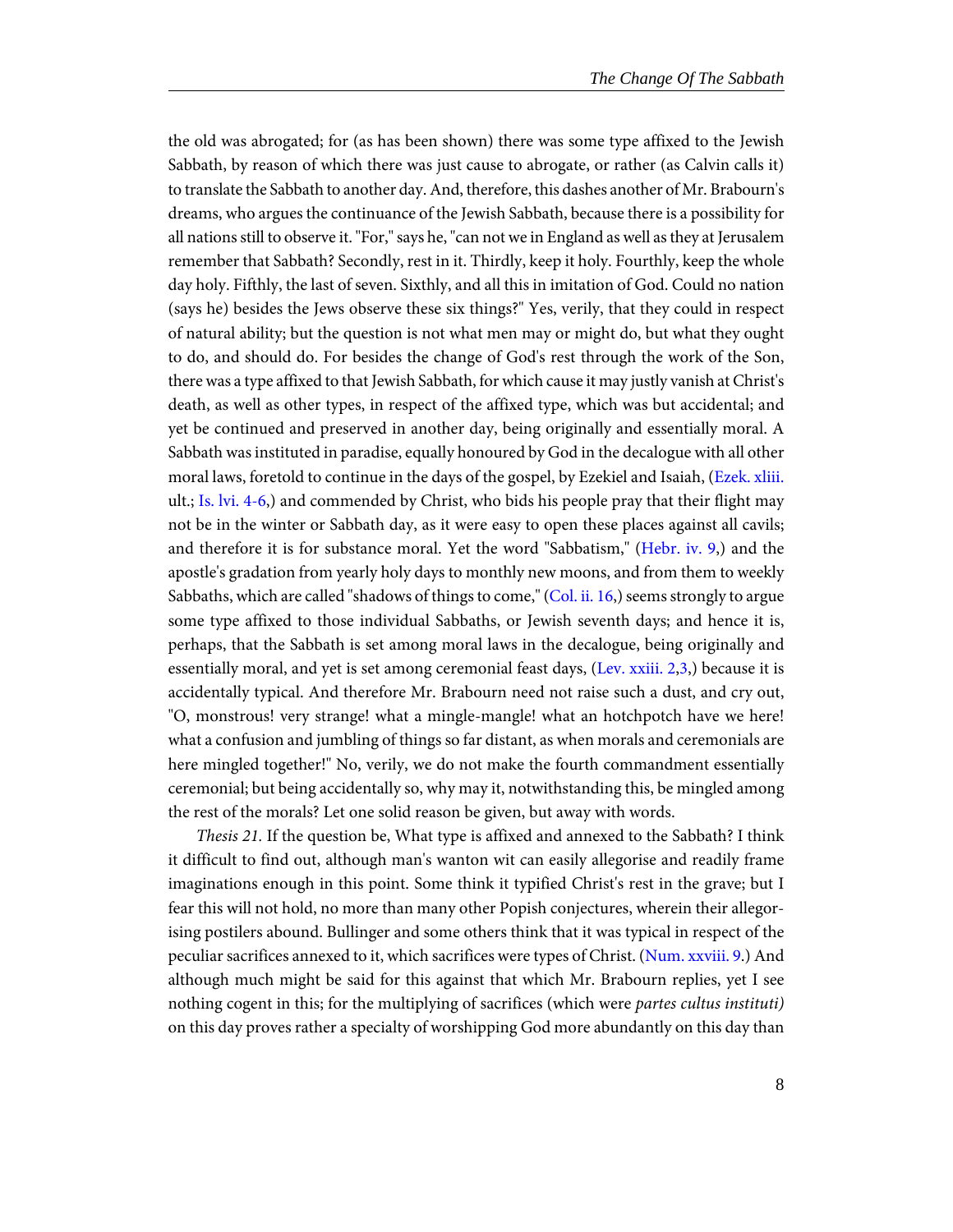<span id="page-12-1"></span>any ceremonialness in it; for if the offering of sacrifices merely should make a day ceremonial, why did it not make every day ceremonial in respect of every day's offering of the morning and evening sacrifice? Some think that our rest upon the Sabbath (not God the Father's rest, as Mr. Brabourn turns it) was made not only a resemblance, but also a type, of our rest in Christ, of which the apostle speaks, [\(Heb. iv. 3,](http://www.ccel.org/study/Bible:Heb.4.3)) which is therefore called a Sabbatism, (ver.9,) or keeping of a Sabbath, as the word signifies. What others would infer from this place to make the Sabbath to be merely ceremonial, and what Mr. Brabourn would answer from hence, that it is not at all ceremonial, may both of them be easily answered here again, as already they have been in some of the former theses. Some scruples I see not yet through, about this text, enforce me herein to be silent, and therefore to leave it to such as think they may defend it, as one ground of some affixed type unto the Jewish Sabbath.

<span id="page-12-0"></span>Thesis 22. Learned Junius goes before us herein, and points out the type affixed to that Sabbath. For besides the first institution of it in paradise, he makes two other causes, which he calls accessory, or affixed and added to it. 1. One was *civilis*, or civil, that men and beasts might rest from their toilsome labour every week. 2. Ceremonialis, or ceremonial, for their solemn commemoration of their deliverance out of Egypt, which we know typified our deliverance by Christ. [\(Deut. v. 15.](http://www.ccel.org/study/Bible:Deut.5.15)) Some think, indeed, that their deliverance out of Egypt was upon the Sabbath day; but this I do not urge, because, though it be very probable, yet it is not certain; only this is certain, that they were to sanctify this day because of this their deliverance; and it is certain this deliverance was typical of our deliverance by Christ: and hence it is certain that there was a type affixed to this Sabbath; and because the Scripture is so plain and express in it, I am inclined to think the same which Junius does, that this is the type rather than any other I have yet heard of; against which I know many things may be objected; only it may be sufficient to clear up the place against that which Mr. Brabourn answers to it.

Thesis 23. "The deliverance out of Egypt," says he, "is not set down as the ground of the institution of the Sabbath, but only as a motive to the observation thereof; as it was more general in the preface to the decalogue, to the obedience of every other command, which, notwithstanding, are not ceremonial; for God says, I am the Lord, who brought thee out of Egypt; therefore keep thou the first, the second, the third, the fifth, the sixth, as well as the fourth commandment; and therefore, says he, we may make every commandment ceremonial as well as the Sabbath, if the motive of deliverance out of Egypt makes the Sabbath to be so." This is the substance and sinews of his discourse herein; and I confess it is true, their deliverance out of Egypt was not the first ground of the institution of it, but God's rest after his six days' labour; yet it was such a ground as we contend for, viz., a secondary, and an annexed or affixed ground. And that it was not a motive only to observe that day, (as it is in the preface to the decalogue,) but a superadded ground of it, may appear from this one consideration, viz., because that very ground on which the Lord urges the observation of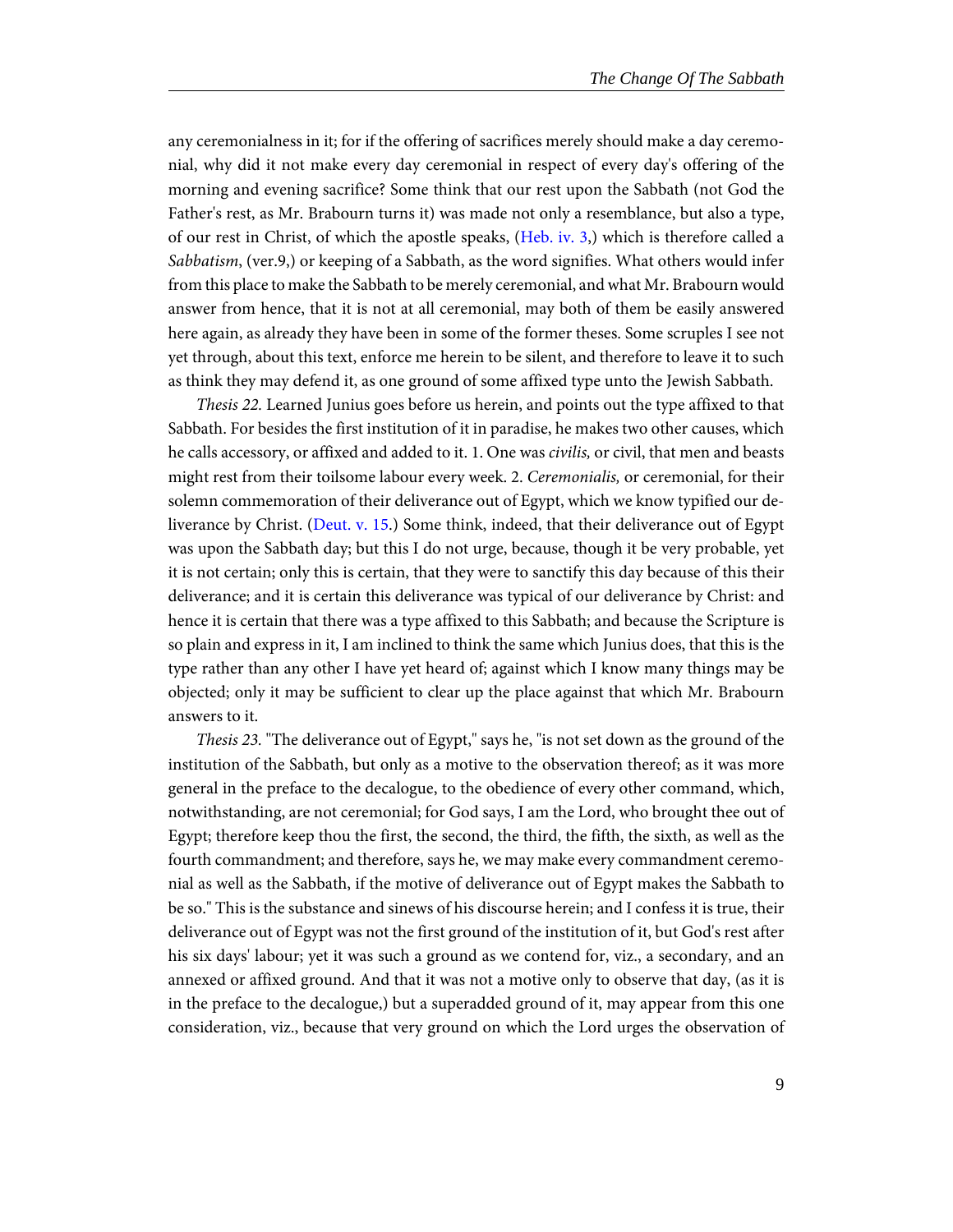<span id="page-13-2"></span><span id="page-13-1"></span><span id="page-13-0"></span>the Sabbath in [Ex. xx. 11](http://www.ccel.org/study/Bible:Exod.20.11) is wholly left out in the repetition of the law, [\(Deut. v. 15,](http://www.ccel.org/study/Bible:Deut.5.15)) and their deliverance out of Egypt put into the room thereof; for the ground in Ex.  $xx$ . 11 is this: "Six days God made heaven and earth, and rested the seventh day and sanctified it;" but instead of these words, and of this ground, we find other words put into their room, ([Deut.](http://www.ccel.org/study/Bible:Deut.5) [v.1](http://www.ccel.org/study/Bible:Deut.5)5:) "Remember thou wast a servant in the land of Egypt, and that the Lord brought thee out thence with a mighty hand; therefore the Lord thy God commandeth thee to keep the Sabbath." Which seems to argue strongly that these words are not a mere motive, but another ground of the observation of the Sabbath. And why might not the general motive in the preface to the decalogue serve as a sufficient motive to the obedience of this commandment, if there was no more but a motive in these words of Deuteronomy; and therefore I suppose this was also the ground and affixed type unto the Jewish Sabbath.

Thesis 24. But still the difficulty remains; for Mr. Brabourn will say that those were but human reasons: but what ground is there from Scripture for the institution of another Sabbath, as well as the abrogation of the old? which if it be not cleared, I confess this cause sinks: here, therefore, let it be again observed that we are not to expect such evidence from Scripture concerning this change, (as fond and humorous wit sometimes pleads for,) in this controversy, namely, that Christ should come with drum and trumpet, as it were, upon Mount Zion, and proclaim by word or writing, in so many express words, that the Jewish Sabbath is abrogated, and the first day of the week instituted in its room, to be observed of all Christians to the end of the world. For it is not the Lord's manner so to speak in many other things which concern his kingdom, but as it were occasionally, or in way of history, or epistle to some particular church or people; and thus he does concerning the Sabbath; and yet Wisdom's mind is plain enough to them that understand. Nor do I doubt but that those scriptures which are sometimes alleged for the change of the Sabbath, although at the first blush they may not seem to bear up the weight of this cause, yet being thoroughly considered, they are not only sufficient to establish modest minds, but are also such as may επιστομιζειν (epistomidzein), or stop the mouths even of wranglers themselves.

Thesis 25. I do not think that the exercise of holy duties on a day argues that such a day is the Christian Sabbath; for the apostles preached commonly upon the Jewish Sabbath, sometimes upon the first day of the week also; and therefore the bare exercise of holy duties on a day is no sufficient argument that either the one or the other is the Christian Sabbath; for then there might be two Sabbaths, yea, many Sabbaths, in a week, because there may be many holy duties in several days of the week, which we know is against the morality of the fourth commandment.

Thesis 26. Yet, notwithstanding, although holy duties on a day do not argue such a day to be our Sabbath, yet that day which is set apart for Sabbath services rather than any other day, and is honoured above any other day for that end, surely such a day is the Christian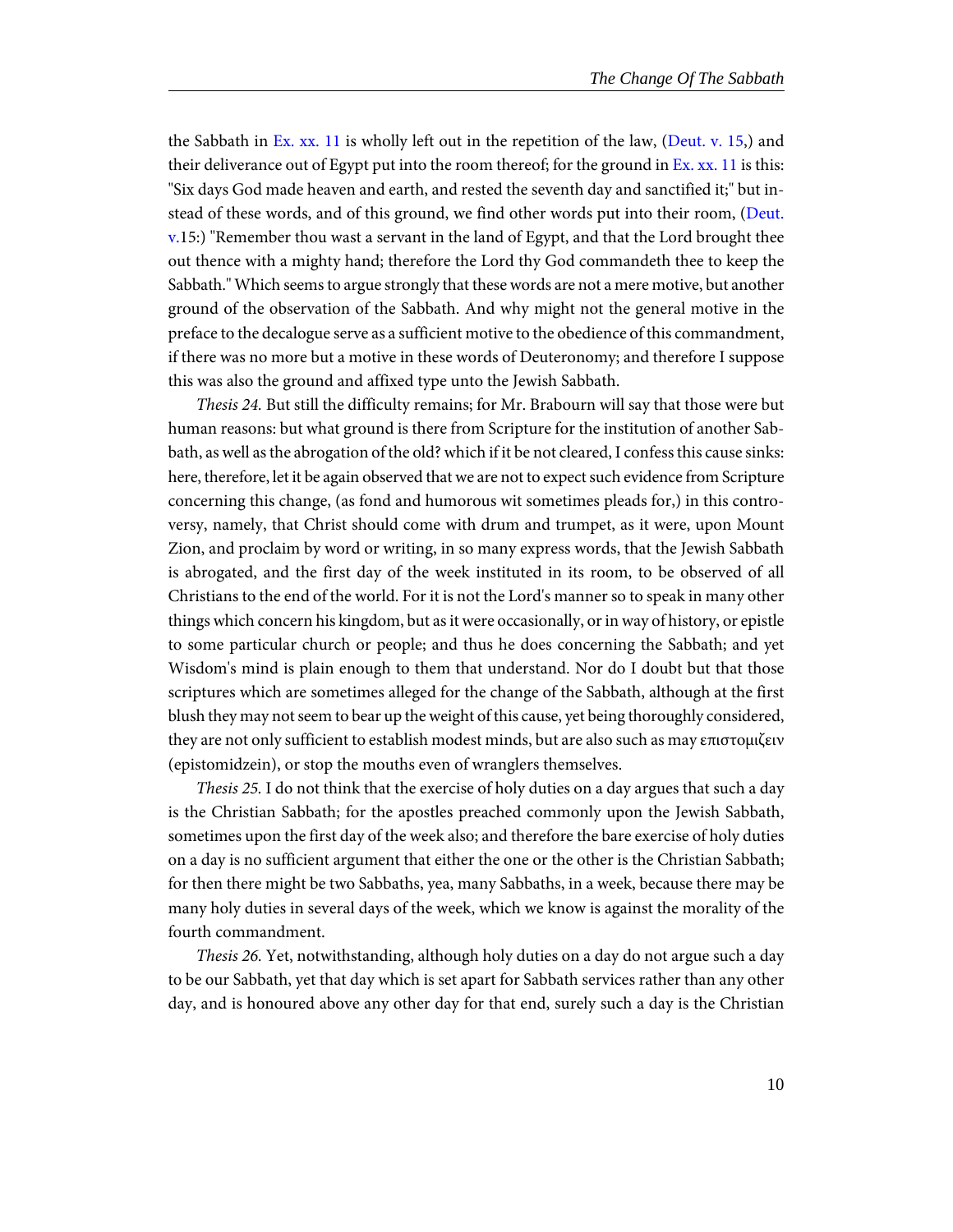Sabbath. Now, if it may appear that the first day of the week was thus honoured, then certainly it is to be accounted the Christian Sabbath.

<span id="page-14-0"></span>Thesis 27. The primitive pattern churches thus honoured the first day of the week; and what they practised without reproof, that the apostles (who planted those churches) enjoined and preached unto them so to do; at least in such weighty matters as the change of the days, of preferring one before that other which the Lord has honoured before; and what the apostles preached, that the Lord Jesus commanded, ([Matt. xxviii. 20,](http://www.ccel.org/study/Bible:Matt.28.20)) "Go teach all nations that which I command you." Unless any shall think that the apostles sometimes went beyond their commission to teach that to others which Christ never commanded, which is blasphemous to imagine; for though they might err in practice as men, and as Peter did at Antioch, and Paul and Barnabas in their contention, yet in their public ministry they were infallibly and extraordinarily assisted, especially in such things which they hold forth as patterns for after times; if, therefore, the primitive churches thus honoured the first day of the week above any other day for Sabbath services, then certainly they were instituted and taught thus to do by the apostles approving of them herein; and what the apostles taught the churches, that the Lord Jesus commanded to the apostles. So that the approved practice of the churches herein shows what was the doctrine of the apostles; and the doctrine of the apostles shows what was the command of Christ; so that the sanctification of this first day of the week is no human tradition, but a divine institution from Christ himself.

Thesis 28. That the churches honoured this day above any other shall appear in its place, as also that the apostles commanded them so to do. Yet, Mr. Primrose says, that this latter is doubtful; and Mr. Ironside (not questioning the matter) falls off with another evasion, viz., that they acted herein not as apostles, but as ordinary pastors, and consequently as fallible men, not only in commanding this change of the Sabbath, but in all other matters of church government, (among which he reckons this of the Sabbath to be one,) which he thinks were imposed according to their private wisdom, as most fit for those times, but not by any apostolic commission as concerning all times. But to imagine that matters of church government in the apostles' days were coats for the moon in respect of after times, and that the form of it is mutable, (as he would have it,) I suppose will be digested by few honest and sober minds in these times, unless they be biased for a season by politic ends, and therefore herein I will not contend; only it may be considered whether any private spirit could abolish that day, which from the beginning of the world God so highly honoured, and then honour and advance another day above it, and sanctify it too (as shall be proved) for religious services. Could any do this justly but by immediate dispensation from the Lord Christ Jesus? And if the apostles did thus receive it immediately from Christ, and so teach the observation of it, they could not then teach it as fallible men and as private pastors, as he would have it; a pernicious conceit, enough to undermine the faith of God's elect in many matters more weighty than this of the Sabbath.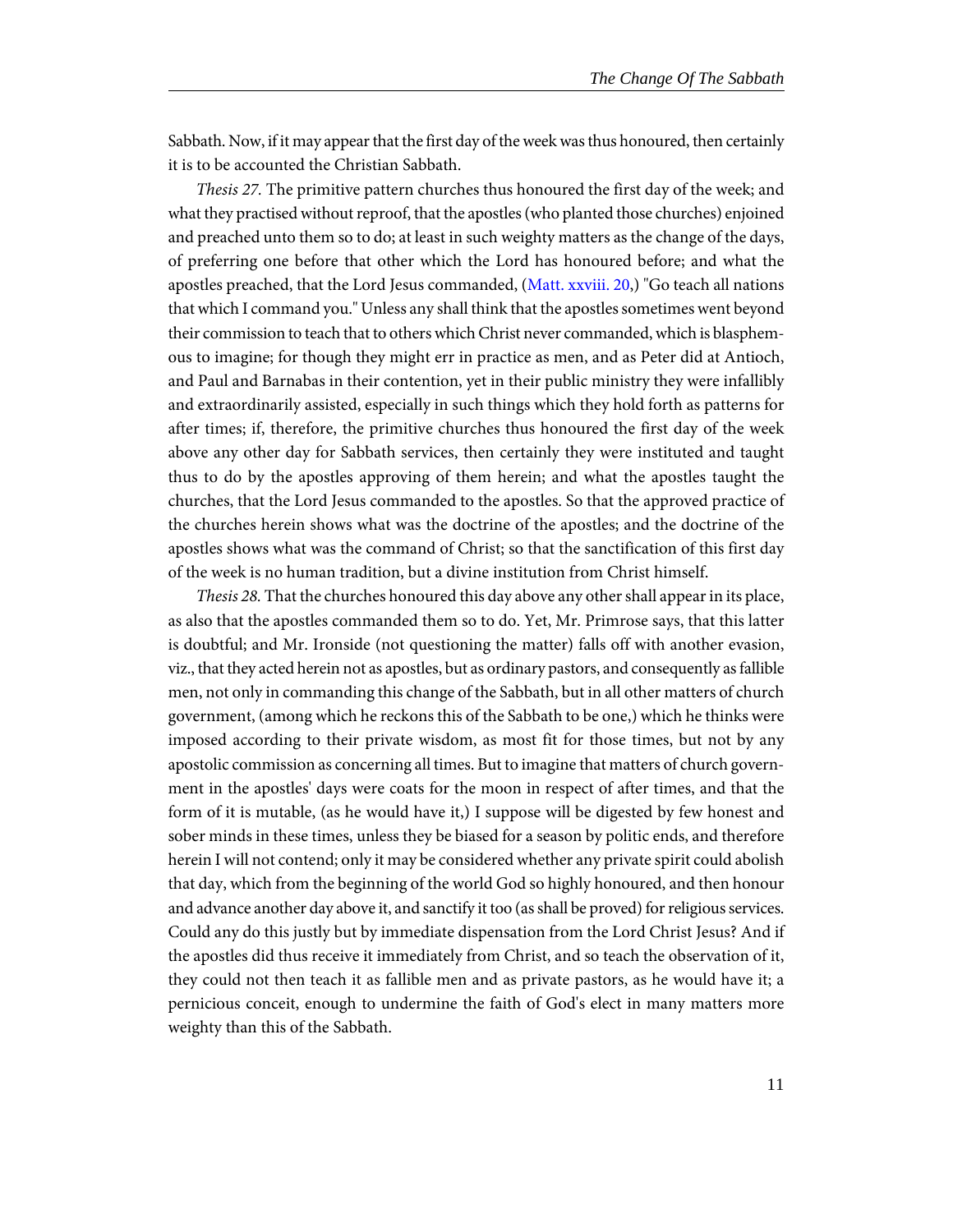Thesis 29. To know when and where the Lord Christ instructed his disciples concerning this change, is needless to inquire. It is sufficient to believe this: that what the primitive churches exemplary practised, that was taught them by the apostles who planted them; and that whatsoever the apostles preached, the Lord Christ commanded, as has been shown. Yet if the change of the Sabbath be a matter appertaining to the kingdom of God, why should we doubt but that, within the space of his forty days' abode with them after his resurrection, he then taught it them? for it is expressly said, that he then taught them such things. [\(Acts](http://www.ccel.org/study/Bible:Acts.13) [xiii.](http://www.ccel.org/study/Bible:Acts.13))

<span id="page-15-0"></span>Thesis 30. When the apostles came among the Jews, they preached usually upon the Jewish Sabbath; but this was not because they did think or appoint it herein to be the Christian Sabbath, but that they might take the fittest opportunity and season of meeting with, and so of preaching the gospel to, the Jews in those times. For what power had they to call them together when they saw meet? Or, if they had, yet was it meet for them thus to do, before they were sufficiently instructed about God's mind for setting apart some other time? And how could they be sufficiently and seasonably instructed herein without watching the advantage of those times which the Jews thought were the only Sabbaths? The days of Pentecost, Passover, and hours of prayer in the temple are to be observed still as well as the Jewish Sabbath, if the apostles' preaching on their Sabbaths argues the continuance of them, as Mr. Brabourn argues; for we know that they preached also, and went up purposely to Jerusalem, at such times, to preach among them, as well as upon the Sabbath days; look therefore, as they laid hold upon the days of Pentecost and Passover as the fittest seasons to preach to the Jews, but not thinking that such feasts should still be continued, so it is in their preaching upon the Jewish Sabbaths.

<span id="page-15-2"></span><span id="page-15-1"></span>Thesis 31. Nor did the apostles sinfully Judaize by preaching to the Jews upon their Sabbaths, (as Mr. Brabourn would infer;) supposing that their Sabbaths should not be still observed, they should then Judaize and after ceremonies, (says he,) and so build up those things which they laboured to destroy. For suppose they did observe such days and Sabbaths as were ceremonial for a time, yet it being done not in conscience of the day, but in conscience of taking so fit a season to preach the gospel in, it could not nor can not be any sinful Judaizing, especially while then the Jews were not sufficiently instructed about the abolishing of those things. For Mr. Brabourn could not but know that all the Jewish ceremonies, being once the appointment of God, were to have an honourable burial, and that therefore they might be lawfully observed for a time among the Jews, until they were more fully instructed about them; and hence Paul circumcised Timothy because of the Jews, ([Acts xvi. 3,](http://www.ccel.org/study/Bible:Acts.16.3)) and did otherwise conform to them, that so he might win and gain the more upon them; and if Paul observed purposely a Jewish ceremony of circumcision which was not necessary, nay, which was not lawful to be observed among the Gentiles, ([Gal. v. 2](http://www.ccel.org/study/Bible:Gal.5.2),) and yet he observed it to gain the Jews, why might not Paul much more preach the gospel, which is in itself a ne-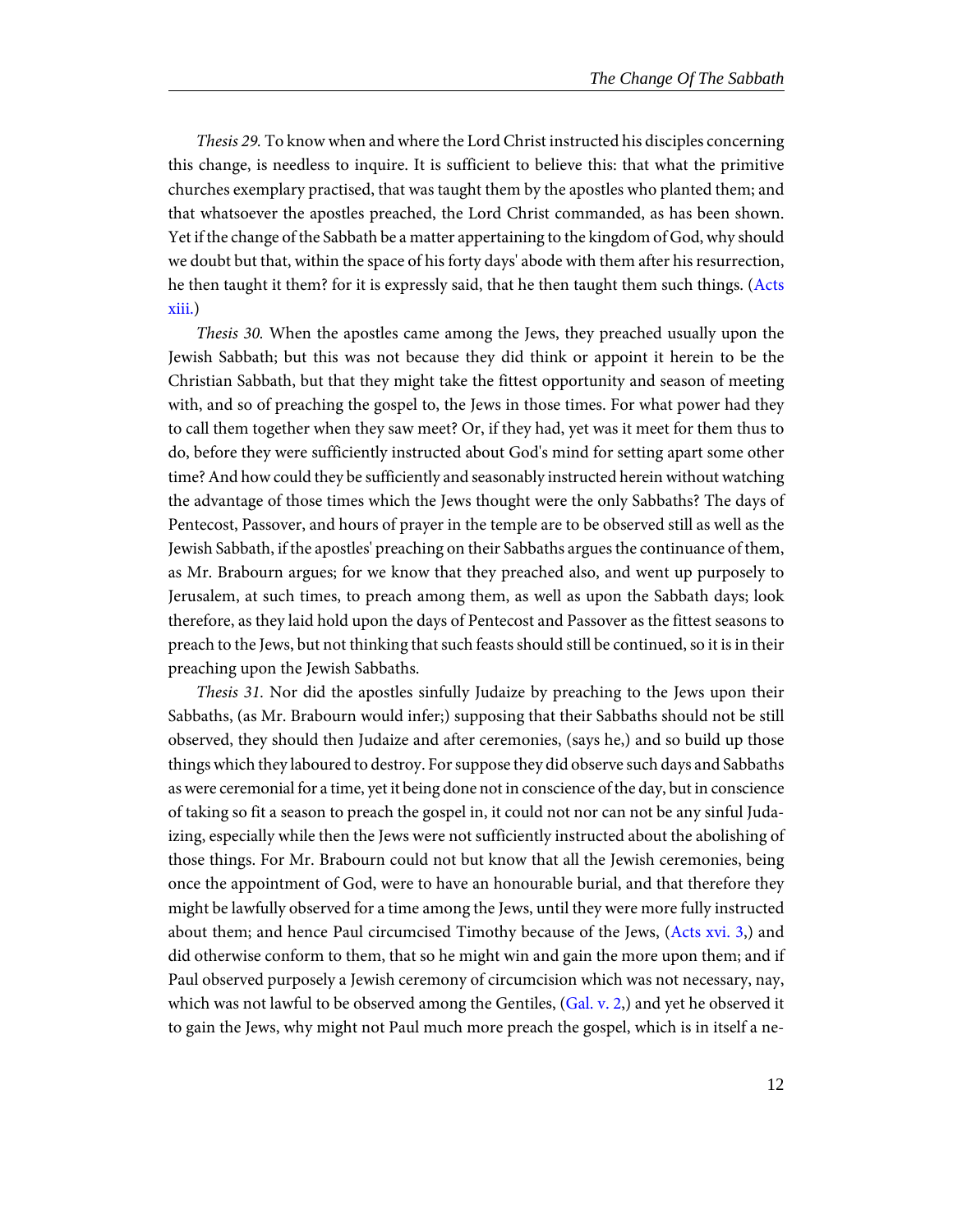<span id="page-16-1"></span><span id="page-16-0"></span>cessary duty, upon a Jewish Sabbath which fell out occasionally to him, and therefore might lawfully be observed for such an end among the Jews, which among the Gentiles might be unlawful? Suppose therefore that the apostles might have taught the Jews from house to house, (as Mr. Brabourn argues against the necessity put upon the apostles to preach upon the Jewish Sabbath,) yet what reason or conscience was there to lose the opportunity of public preaching for the more plentiful gathering in of souls, when many are met together, and which may lawfully be done, and be contended only to seek their good in such private ways? And what although Paul did assemble the chief of the Jews together at Rome, when he was a prisoner, to acquaint them with civil matters about his imprisonment, ([Acts xxviii.](http://www.ccel.org/study/Bible:Acts.28.17) [17;](http://www.ccel.org/study/Bible:Acts.28.17)) yet had he power to do thus in all places where he came? or was it meet for him so to do? Did not he submit the appointment of a sacred assembly to hear the word rather unto them than assume it to himself? [\(Acts xxviii. 23](http://www.ccel.org/study/Bible:Acts.28.23).) It is therefore false and unsound which Mr. Brabourn affirms, viz., that Paul did preach on the Jewish Sabbath in conscience of the day, not merely with respect of the opportunity he then took from their own public meetings then to preach to them; for (says he) Paul had power to assemble them together on other days. This I say, is both false; for he that was so much spoken against among them might not in all places be able to put forth such a power; as also it is unsound; for suppose he had such a power, yet whether it was so meet for him to put it forth in appointing other times, may be easily judged of by what has been said.

Thesis 32. Nor is there a foundation here laid of making all other actions of the apostles unwarrantable or inimitable, (as Mr. Brabourn says,) because we are not to imitate the apostles herein in preaching upon the Jewish Sabbaths. For no actions either of Christ or the apostles, which were done merely in respect of some special occasion, or special reason, are, ea tenus, or in that respect, binding to others; for the example of Christ eating the Lord's supper only with men, not women, in an upper chamber, and toward the dark evening, does not bind us to exclude women, or not to celebrate in other places and times, because we know that these actions were merely occasioned in respect of special reasons, (as the eating of the Passover with one's own family, Christ's family not consisting of women,) so it is here in respect of the Sabbath. The apostles preaching upon the Jewish Sabbath was merely occasional, by occasion of the public meetings (their fittest time to do good in) which were upon this and any other day.

Thesis 33. Now, although the Jews observing this day, the apostles observed it among the Jews by preaching among them, yet we shall find that among the Christian Gentile churches and believers, (where no Judaism was to be so much as tolerated for a time,) not any such day was thus observed; nay, another day, the first day in the week, is honoured and preferred by the apostles above any other day in the week for religious and Sabbath services. For, although holy duties do not argue always a holy day, yet when we shall find the Holy Ghost single out and nominate one particular day to be observed and honoured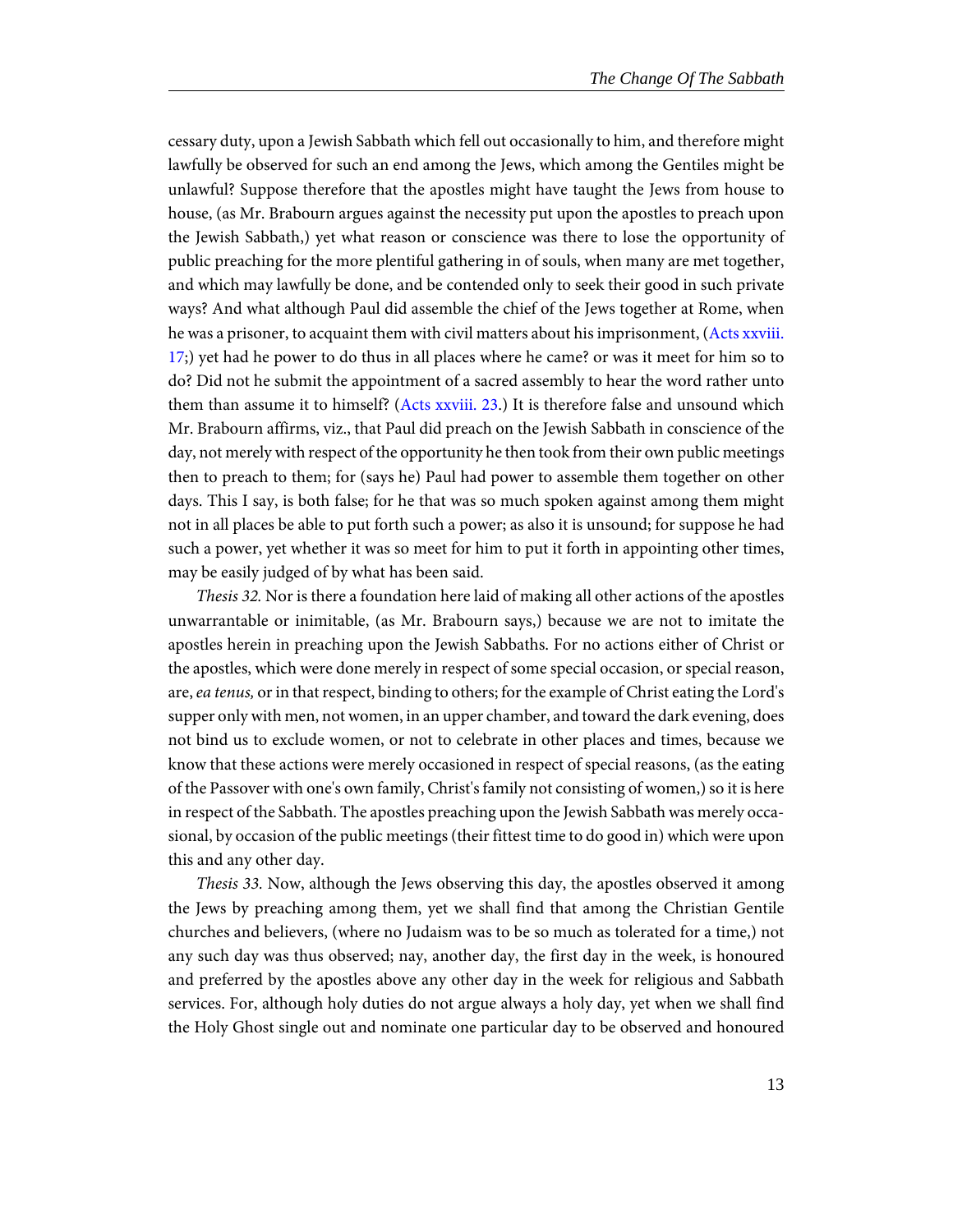<span id="page-17-1"></span><span id="page-17-0"></span>rather than any other day, and rather than the Jewish seventh day itself, for Sabbath services and holy duties, this undeniably proves that day to be the Christian Sabbath, and this we shall make evident to be the first day of the week; which one thing seriously minded (if proved) does utterly subvert the whole frame and force of Mr. Brabourn's shady discourse for the observation of the Jewish Sabbath, and most effectually establishes the Christian Sabbath. Mr. Brabourn therefore herein bestirs his wits, and tells us, on the contrary, that Paul preached not only to the Jews, but even unto the Gentiles, upon this Jewish Sabbath, rather than any other day; and for this end brings double proof: one is [Acts xiii. 42,](http://www.ccel.org/study/Bible:Acts.13.42)[44,](http://www.ccel.org/study/Bible:Acts.13.44) where the Gentiles are said to desire Paul to preach to them, εις το μεταξυ σαββατον (eis to metaxu sabbaton), i.e., the week between, or any day between till the next Sabbath, (as some translate it,) or (if Mr. Brabourn will) the next Sabbath, or Jewish Sabbath, when almost all the city came out to hear Paul, who were most of them Gentiles, not Jews. Be it so, they were Gentiles indeed; but as yet no church or Christian church of Gentiles actually under Christ's government and ordinances, among whom (I say) the first day of the week was so much honoured above any other day for sacred assemblies. For it is no wonder if the apostles yield to their desires in preaching any time of the week which they thought the best time, even upon the Jewish Sabbath, among whom the Jews being mingled, they might have the fitter opportunity to preach to them also, and so become all things to all men to gain some. His second proof is [Acts xvi. 12](http://www.ccel.org/study/Bible:Acts.16.12),[13](http://www.ccel.org/study/Bible:Acts.16.13); and here he tells us that Paul and Timothy preached, not to the Jews, but to the Gentiles, upon the Sabbath day. I confess they are not called *Jews* no more than it is said that they were Gentiles; but why might not Lydia and her company be Jews or Jewish proselytes, who, we know, did observe the Jewish Sabbath strictly till they were better instructed, as they did all other Jewish ceremonies also? For Lydia is expressly said to be one who worshiped God before Paul came. Mr. Brabourn tells us they were no Jewish proselytes, because they had no Jewish synagogue, and therefore they were fain to go out of the city into the fields, beside a river to pray. I confess the text says that they went out to a river side, where prayer was wont to be made; but that this was the open fields, and that there was no oratory, house, or place of shelter to meet and pray in, this is not in the text, but is Mr. Brabourn's comment and gloss on it. But suppose it was in the open fields, and that they had no synagogue; yet will it follow that these were not Jews? Might not the Jews be in a Gentile city for a time, without any synagogue, especially if their number be but small, and this small number consist chiefly of women, as it seems this did, whose hearts God touched, leaving their husbands to their own ways? If they were not Jews or Jewish proselytes, why did they choose the Sabbath day, (which the Jews so much set by,) rather than any other, to pray and worship God together in? But verily such answers as these, wherewith the poor man abounds in his treatise, make me extremely fear that he rather stretched his conscience than was acted by a plain deluded conscience in this point of the Sabbath.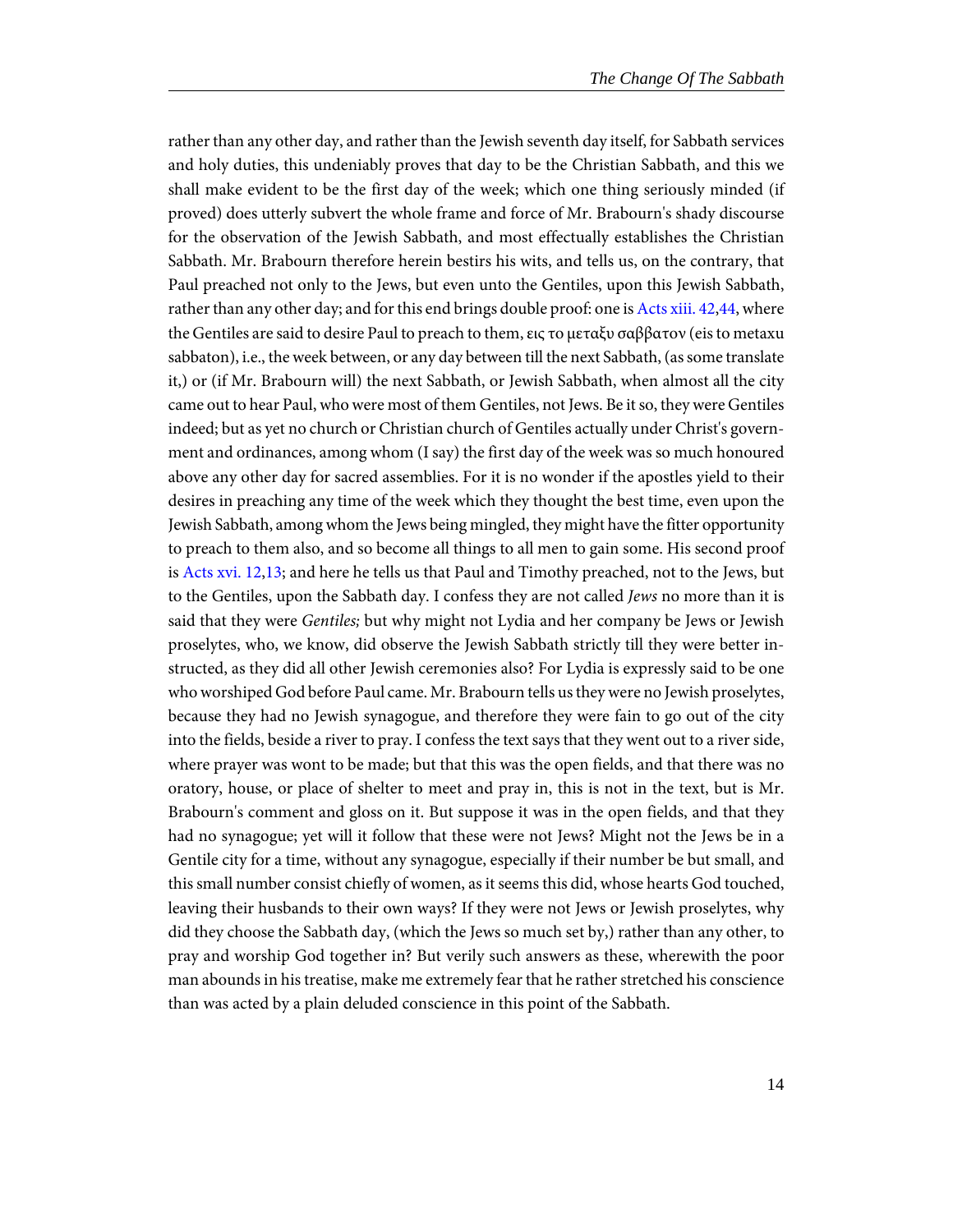<span id="page-18-2"></span>Thesis 34. It remains, therefore, to prove that the first day of the week is the Christian Sabbath by divine institution; and this may appear from those three texts of Scripture ordinarily alleged for this end: 1. [Acts xx. 7;](http://www.ccel.org/study/Bible:Acts.20.7) [2.](http://www.ccel.org/study/Bible:Acts.2) [1 Cor. xvi. 2;](http://www.ccel.org/study/Bible:1Cor.16.2) [3.](http://www.ccel.org/study/Bible:1Cor.3) [Rev. i. 10;](http://www.ccel.org/study/Bible:Rev.1.10) which, being taken jointly together, hold these three things:--

<span id="page-18-5"></span>1. That the first day of the week was honoured above any other day for Sabbath services in the primitive church's practice, as is evident, [Acts xx. 7.](http://www.ccel.org/study/Bible:Acts.20.7)

<span id="page-18-8"></span>2. That the apostles commanded the observation of this day rather than any other for Sabbath services, as is evident, [1 Cor. xvi. 1,](http://www.ccel.org/study/Bible:1Cor.16.1)[2](http://www.ccel.org/study/Bible:1Cor.16.2).

<span id="page-18-6"></span>3. That this day is holy and sanctified to be holy to the Lord above any other day, and therefore it has the Lord's name upon it, (a usual sign of things holy to him,) and therefore called the Lord's day, as is evident, Rev.i.10; but these things need more particular explication.

Thesis 35. In the first of these places, [\(Acts xx. 7,](http://www.ccel.org/study/Bible:Acts.20.7)) these particulars are manifest:--

1. That the church of Troas (called disciples) publicly and generally now met together, so that it was no private church meeting, (as some say,) but general and open, according as those times would give leave.

<span id="page-18-1"></span><span id="page-18-0"></span>2. That this meeting was upon the first day of the week, called εν τη μια των σαββατων (en tei mia ton sabbaton) which phrase, although Gomarus, Primrose, Heylin, and many others go about to translate thus, viz., upon one of the days of the week. Yet this is sufficient to dash that dream, (besides what else might be said,) viz., that this phrase is expounded in other Scriptures to be the first day of the week, [\(Luke xxiv. 1](http://www.ccel.org/study/Bible:Luke.24.1); [John xx. 1,](http://www.ccel.org/study/Bible:John.20.1)) but never to be found throughout all the Scriptures expounded of one day in the week. Gomarus indeed tells us of εν μια ημερων (en miai hemeron), ([Luke v. 17](http://www.ccel.org/study/Bible:Luke.5.17), and viii. 22, and xx. 1,) which is translated *quodam die*, or a certain day; but this will not help him, for this is not εν τη μια των σαββατων (en te mia ton sabbaton), as it is in this place.

<span id="page-18-7"></span><span id="page-18-4"></span><span id="page-18-3"></span>3. That the end of this meeting was holy duties, viz., to break bread, or to receive the Lord's supper, as the phrase is expounded, [\(Acts ii. 43,](http://www.ccel.org/study/Bible:Acts.2.43)) which was therefore accompanied with preaching the word and prayer, holy preparation and serious meditation about those great mysteries. Nor can this breaking of bread be interpreted of their love feasts, or common suppers, as Gomarus suspects. For their love feasts and common suppers were not of the whole church together, (as this was,) but in several houses, as Mr. Cartwright proves from [Acts ii. 46](http://www.ccel.org/study/Bible:Acts.2.46). And although the Corinthians used their love feasts in public, yet they are sadly reproved for it by the apostle, ([1 Cor. xi. 12](http://www.ccel.org/study/Bible:1Cor.11.12),) and therefore he would not allow it here.

4. It is not said that Paul called them together because he was to depart the next day, or that they purposely declined the Lord's supper till that day because then Paul was to depart, (as Mr. Primrose urges;) but the text speaks of it as of a time and day usually observed of them before, and therefore it is said, that "when they came together to break bread;" and Paul therefore took his opportunity of preaching to them, and seems to stay purposely, and wait seven days among them, that he might communicate with them, and preach unto them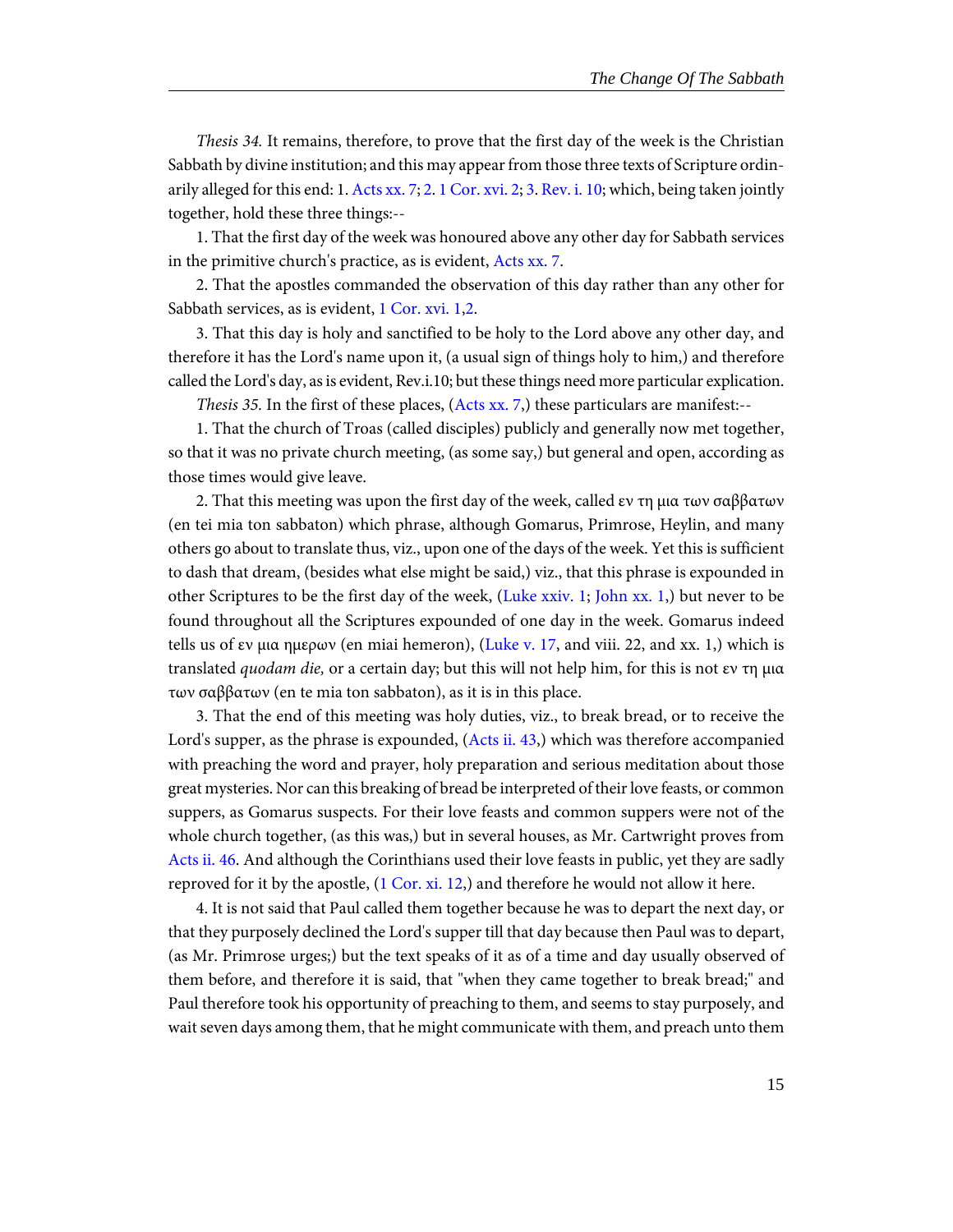in this ordinary time of public meeting; and therefore, though he might privately instruct and preach to them the other seven days, yet his preaching now is mentioned in regard of some special solemnity of meeting on this day.

5. The first day was honoured above any other day for these holy duties, or else why did they not meet upon the last day of the week, the Jewish Sabbath, for these ends? For if the Christian churches were bound to observe the Jewish Sabbath, why did they not meet then, and honour the seventh day above the first day? considering that it was but the day before, and therefore might easily have done it, more fitly, too, had that seventh day been the Christian Sabbath.

6. Why is the first day of the week mentioned, which is attributed only in the New Testament to the day of Christ's resurrection, unless this day was then usually honoured and sanctified for holy duties, called here breaking of bread, by a synecdoche of a part for the whole, and therefore comprehends all other Sabbath duties? For there is no more reason to exclude prayer, preaching, singing of psalms, etc., because these are not mentioned, than to exclude drinking of wine in the sacrament, (as the blind Papists do,) because this neither is here made mention of. Mr. Primrose indeed tells us that it may be the first day of the week is named in respect of the miracle done in it upon Eutychus. But the text is plain; the time of the meeting is mentioned, and the end of it to break bread, and the miracle is but brought in as a particular event which happened on this day, which was set apart first for higher ends.

<span id="page-19-0"></span>7. Nor is it said in the text that the church of Troas met every day together to receive the sacrament, (as Mr. Primrose suggests,) and that therefore this action of breaking bread was done without respect to any particular or special day, it being performed every day. For I do not find that the primitive church received the Lord's supper every day; for though it be said ([Acts ii. 42](http://www.ccel.org/study/Bible:Acts.2.42)) that the church continued in the apostles' fellowship and breaking of bread; yet it is not said that they brake bread every day. They are indeed said to be daily in the temple, (ver.46,) but not that they brake bread every day in the temple, or from house to house, or if they should, yet the breaking of bread in this verse is meant of common, not sacred bread, as it is verse 42, where I think the bread was no more common than their continuance in the apostles' doctrine and fellowship was common; and therefore in this 46th verse the phrase is altered, and the original word properly signifies ordinary bread for common nourishment. And yet suppose they did receive the sacrament every day, yet here the breaking of bread is made mention of as the *opus diei*, or the special business of the day; and the day is mentioned as the special time for such a purpose; and hence no other day (if they break bread in it) is mentioned, and therefore it is called in effect "the day of meeting to break bread." Nor do I find in all the Scripture a day distinctly mentioned for holy duties, (as this first day of the week is,) wherein a whole people or church meet together for such ends; but that day was holy: the naming of the particular day for such ends implies the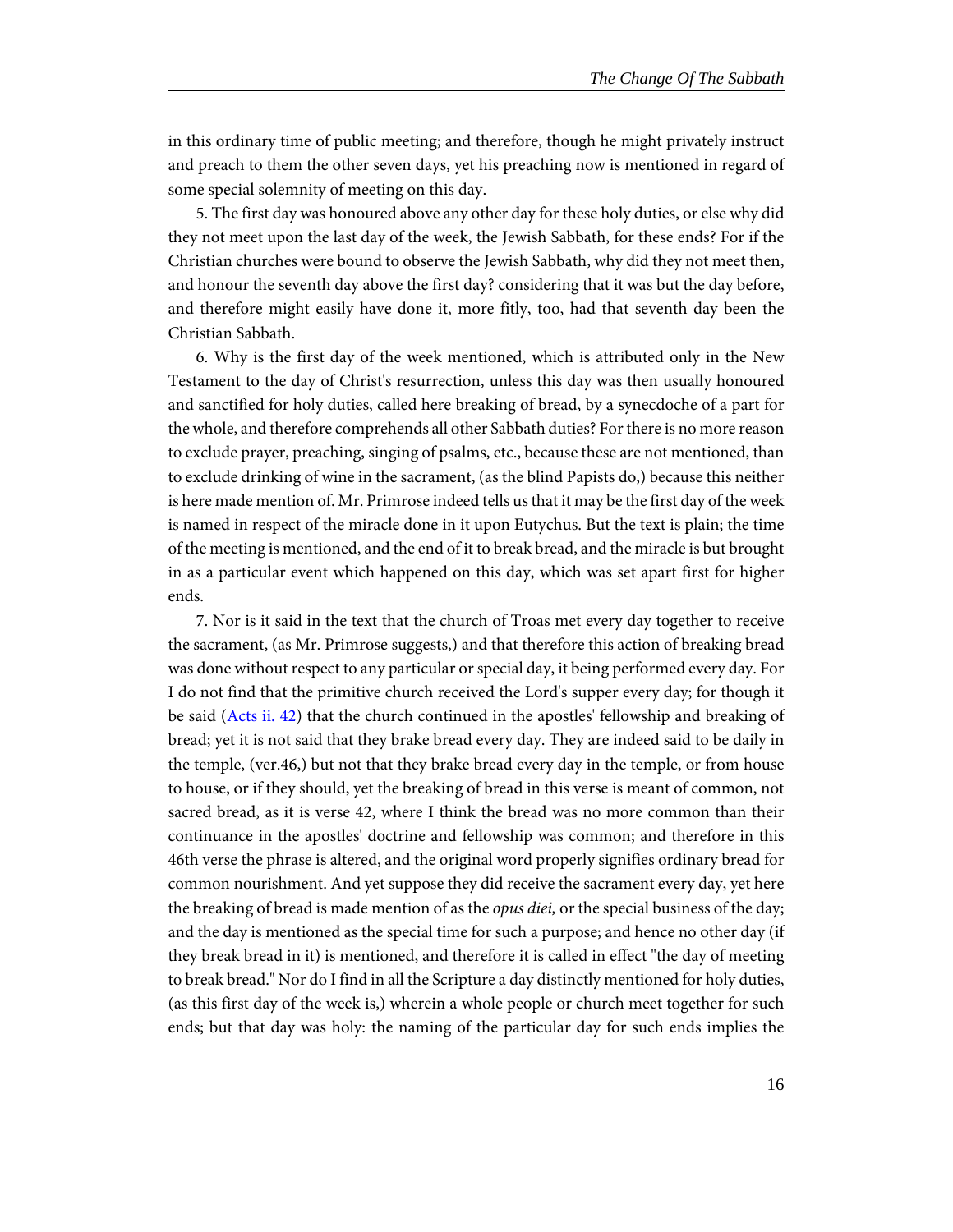holiness of it, and the time is purposely mentioned, that others in aftertimes might purposely and specially observe that day.

8. Nor is it said that the disciples met together the night after the first day; but it is expressly said to be upon the first day of the week: and suppose (as Mr. Brabourn says) that their meeting was not together in the morning, but only in the evening time to celebrate the Lord's supper, a little before the shutting in of the day; yet it is a sufficient ground for conscience to observe this day above any other for holy services, although every part of the day be not filled up with public and church duties; for suppose the Levites on the Jewish Sabbath should do no holy public duty on their own Sabbath until the day was far spent; will Mr. Brabourn argue from thence that the Jewish Sabbath was not wholly holy unto God? But again: suppose the latter part of the day was spent in breaking of bread; yet will it follow that no other part of the day was spent before, either in any private or public holy duties? Possibly they might receive the Lord's supper in the evening of this Sabbath, (for the time of this action is in the general indifferent;) yet might they not spend the rest of the morning in public duties, as we know some do now in some churches, who are said to meet together to break bread the latter part of this day, and yet sanctify the Sabbath the whole day before? Suppose it be not expressly said that they did shut up shop windows at Troas, and forsake the plow and the wheel, and abstain from all servile work; yet if he believes that no more was done this day but what is expressly set down, Mr. Brabourn must needs see a pitiful face of Christ in the Lord's supper, and people coming rushing upon it without any serious examination or preparation, or singing of psalms, because no such duties as these are mentioned to be upon this day.

<span id="page-20-1"></span><span id="page-20-0"></span>9. Lastly, Master Primrose, like a staggering man, knows not what to fasten on in answer to this place, and therefore tells us, that suppose it was a Sabbath, yet that it might be taken up from the church's liberty and custom, rather than from any divine institution; but besides that which has been said to dash his dream, (Thesis. 27,) the falseness of this common and bold assertion will appear more fully in the explication of the second text, ([1 Cor. xvi. 1](http://www.ccel.org/study/Bible:1Cor.16.1)[,2,](http://www.ccel.org/study/Bible:1Cor.16.2)) which now follows, wherein it will appear to be an apostolic (and therefore a divine) institution from Jesus Christ.

Thesis 36. In the second of the places therefore alleged, [\(1 Cor. xvi. 1,](http://www.ccel.org/study/Bible:1Cor.16.1)[2,](http://www.ccel.org/study/Bible:1Cor.16.2)) these things are considerable to prove the first day in the week to be the Christian Sabbath, and that not so much by the church's practice, as by the apostle's precept; for, --

1. Although it be true, that in some cases collections may be made any day for the poor saints, yet why does the apostle here limit them to this day for the performance of this duty? They that translate κατα μιαν σαββατων (kata mian sabbaton), upon one day of the week, do miserably mistake the phrase, which in Scripture phrase only signifies the first day of it, and beat their foreheads against the main scope of the apostle, viz., to fix a certain day for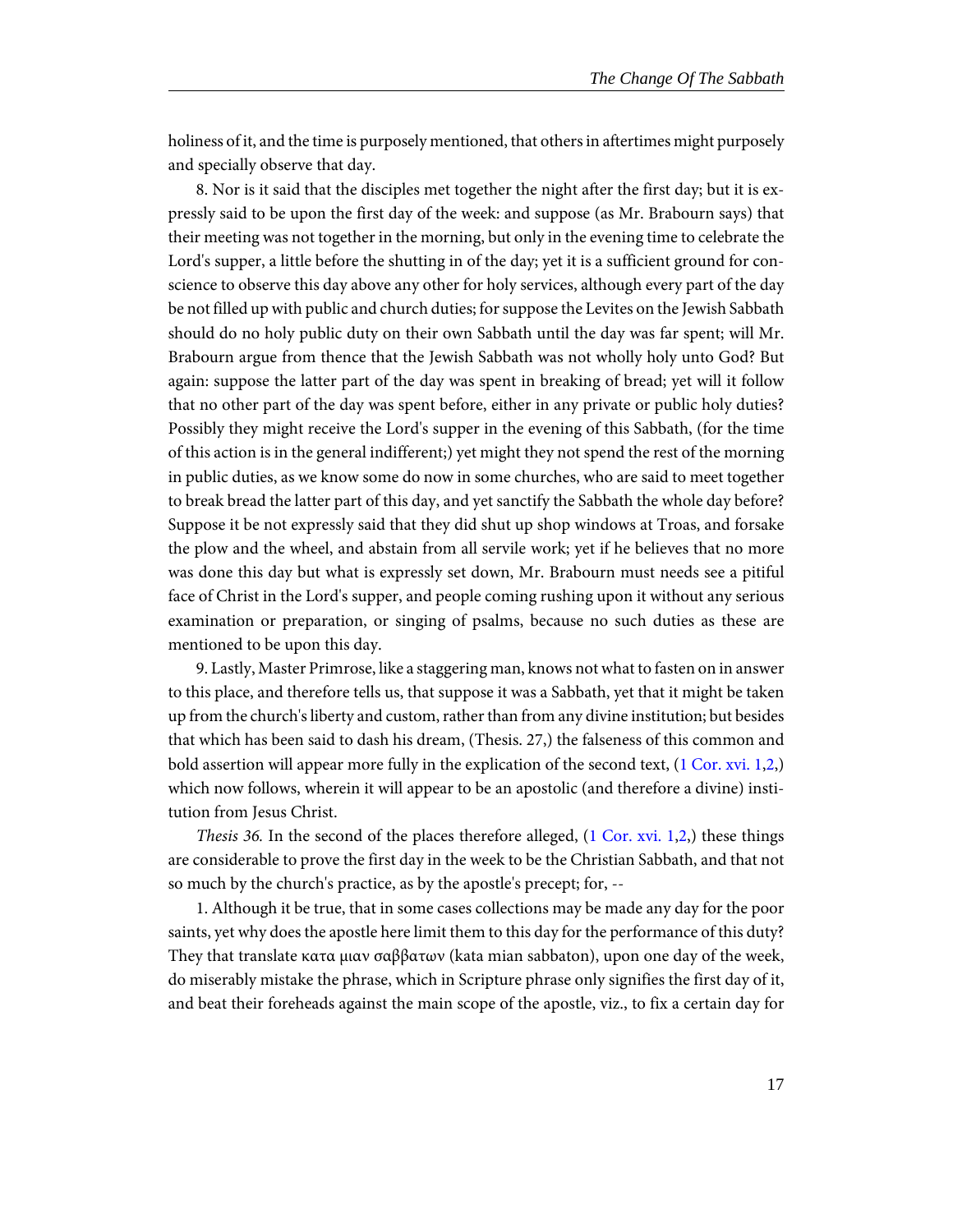such a duty as required such a certain time; for they might (by this translation) collect their benevolences one day in four or ten years, for then it should be done one day in a week.

<span id="page-21-2"></span>2. The apostle does not only limit them to this time, but also all the churches of Galatia, (ver. 1,) and consequently all other churches, if that be true, [\(2 Cor. viii. 13,](http://www.ccel.org/study/Bible:2Cor.8.13)[14,](http://www.ccel.org/study/Bible:2Cor.8.14)) wherein the apostle professes he presses not one church, that he may ease another church, but that there be an equality; and although I see no ground, from this text, that the maintenance of the ministry should be raised every Sabbath day, (for Christ would not have them reckoned among the poor, being labourers worthy of their hire,) and although this collection was for the poor saints of other churches, yet the proportion strongly holds, that if there be ordinary cause of such collections in every particular church, these collections should be made the first day of the week, much more carefully and religiously for the poor of one's own church; and that in all the churches of Christ Jesus to the end of the world.

<span id="page-21-1"></span>3. The apostle does not limit them thus with wishes, and counsels only to do it if they thought most meet, but ωσπερ διεταξα (hosper dietaxa), (ver.1,) as I have ordained, or instituted; and therefore binds their consciences to it; and if Paul ordained it, certainly he had it from Christ Jesus, who first commanded him so to appoint it; who professes that what he had received of the Lord, that only he commanded unto them to do. ([1 Cor. xi. 13](http://www.ccel.org/study/Bible:1Cor.11.13))

<span id="page-21-4"></span><span id="page-21-3"></span><span id="page-21-0"></span>4. If this day had not been more holy and more fit for this work of love than any other day, he durst not have limited them to this day, nor durst he have honoured this day above any other in the week, yea, above the Jewish seventh day. For we see the very apostle tender always of Christian liberty, and not to bind where the Lord leaves his people free; for thus doing he should rather make snares than laws for churches, [\(1 Cor. vii. 27](http://www.ccel.org/study/Bible:1Cor.7.27),[35](http://www.ccel.org/study/Bible:1Cor.7.35),) and go expressly against his own doctrine,  $(Gal, v, 1)$ , who bids them "stand fast in their liberty," and that in this very point of the observation of days. ([Gal. iv. 10](http://www.ccel.org/study/Bible:Gal.4.10).) But what fitness was there on this day for such a service? Consider therefore, --

5. That the apostle does not in this place immediately appoint and institute the Sabbath, but supposes it to be so already, (as Mr. Primrose is forced to acknowledge,) and we know duties of mercy and charity, as well as of necessity and piety, are Sabbath duties; for which end this day (which Beza finds in an ancient manuscript to be called the Lord's day) was more fit for those collections than any other day; partly because they usually met together publicly on this day, and so their collections might be in a greater readiness against Paul's coming; partly, also, that they might give more liberally, at least freely, it being supposed that upon this day men's hearts are more weaned from the world, and are warmed, by the word and ordinances, with more lively faith and hope of better things to come, and therefore, having received spiritual things from the Lord more plentifully on this day, every man will be more free to impart of his temporal good things therein for refreshing of the poor saints, and the very bowels of Christ Jesus. And what other reason can be given of limiting this collection to this day I confess I can not honestly (though I could wickedly) imagine. And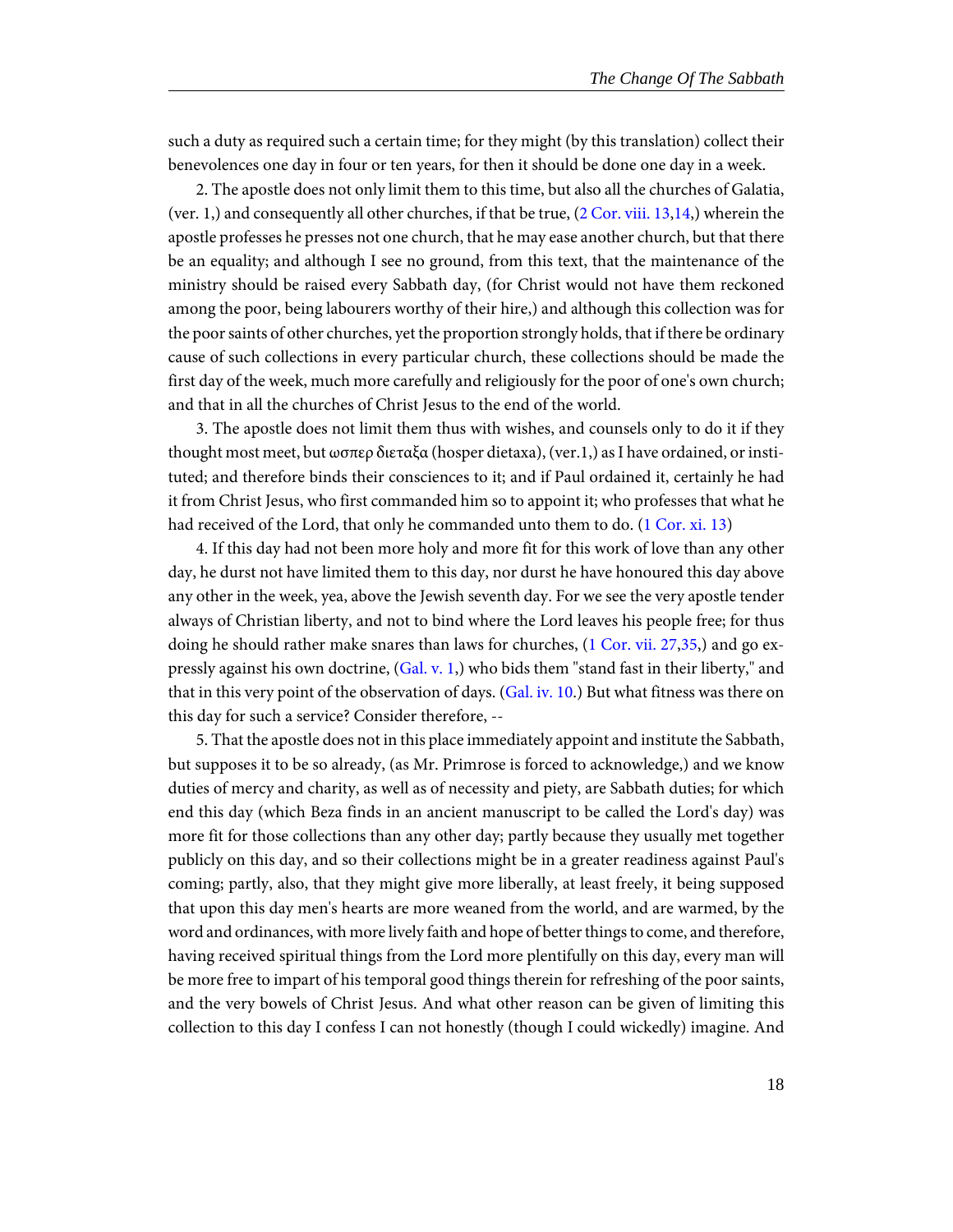certainly if this was the end, and withal the Jewish day was the Christian Sabbath, the apostle would never have thus limited them to this day, nor honoured and exalted this first day before that Jewish seventh; which if it had been the Christian Sabbath, had been more fit for such a work as this than the first day (if a working day) could be.

6. Suppose therefore that this apostolic and divine institution is to give their collections, but not to institute the day, (as Master Primrose pleads;) suppose also that they were not every Lord's day or first day, but sometimes upon the first day; suppose also that they were extraordinary, and for the poor of other churches, and to continue for that time only of their need; suppose also that no man is enjoined to bring into the public treasury of the church, but (παρ εαντω τιθετω (par heanto titheto)) privately to lay it by on this day by himself, (as Mr. Brabourn urges against this text,) yet still the question remains unanswered, viz.: Why should the apostle limit them to this day? Either for extraordinary or private collections, and such special acts of mercy, unless the Lord had honoured this day for acts of mercy (and much more of piety) above any other ordinary and common day? What then could this day be but the Christian Sabbath imposed by the apostles, and magnified and honoured by all the churches in those days? I know there are some other replies made to this Scripture by Mr. Brabourn; but they are wind eggs (as Plutarch calls that philosopher's notions,) and have but little in them; and therefore I pass them by as I do many other things in that book as not worth the time to name them.

<span id="page-22-1"></span><span id="page-22-0"></span>7. This, lastly, I add, this first day was thus honoured either by divine or human institution; if by divine, we have what we plead for; if by human custom and tradition, then the apostle assuredly would never have commended the observation of this day, who elsewhere condemns the observation of days, though the days were formerly by divine institution. "Ye observe," says he, "days and times;" and would he then have commended the observation of these days above any other which are only by human, but never by divine institution? It is strange that the churches of Galatia are forbidden the observation of days, ([Gal. iv. 10,](http://www.ccel.org/study/Bible:Gal.4.10)) and yet commanded ([1 Cor. xvi. 1](http://www.ccel.org/study/Bible:1Cor.16.1)[,2](http://www.ccel.org/study/Bible:1Cor.16.2)) a more sacred and solemn observation of the first day of the week rather than any other. Surely, this could not be, unless we conclude a divine institution hereof. For we know how zealous the holy apostle is every where to strike at human customs, and therefore could not lay a stumbling block (to occasion the grievous fall of churches) to allow and command them to observe a human tradition, and to honour this above the seventh day for such holy services as are here made mention of. But whether this day was solemnly sanctified as the Sabbath of the Lord our God, we come now to inquire.

<span id="page-22-2"></span>Thesis 37. In the third text, ([Rev. i. 10](http://www.ccel.org/study/Bible:Rev.1.10),) mention is made of the Lord's day, which was ever accounted the first day of the week. It seems, therefore, to be the Lord's day, and consequently the Sabbath of the Lord our God. Two things are needful here to be considered and cleared: --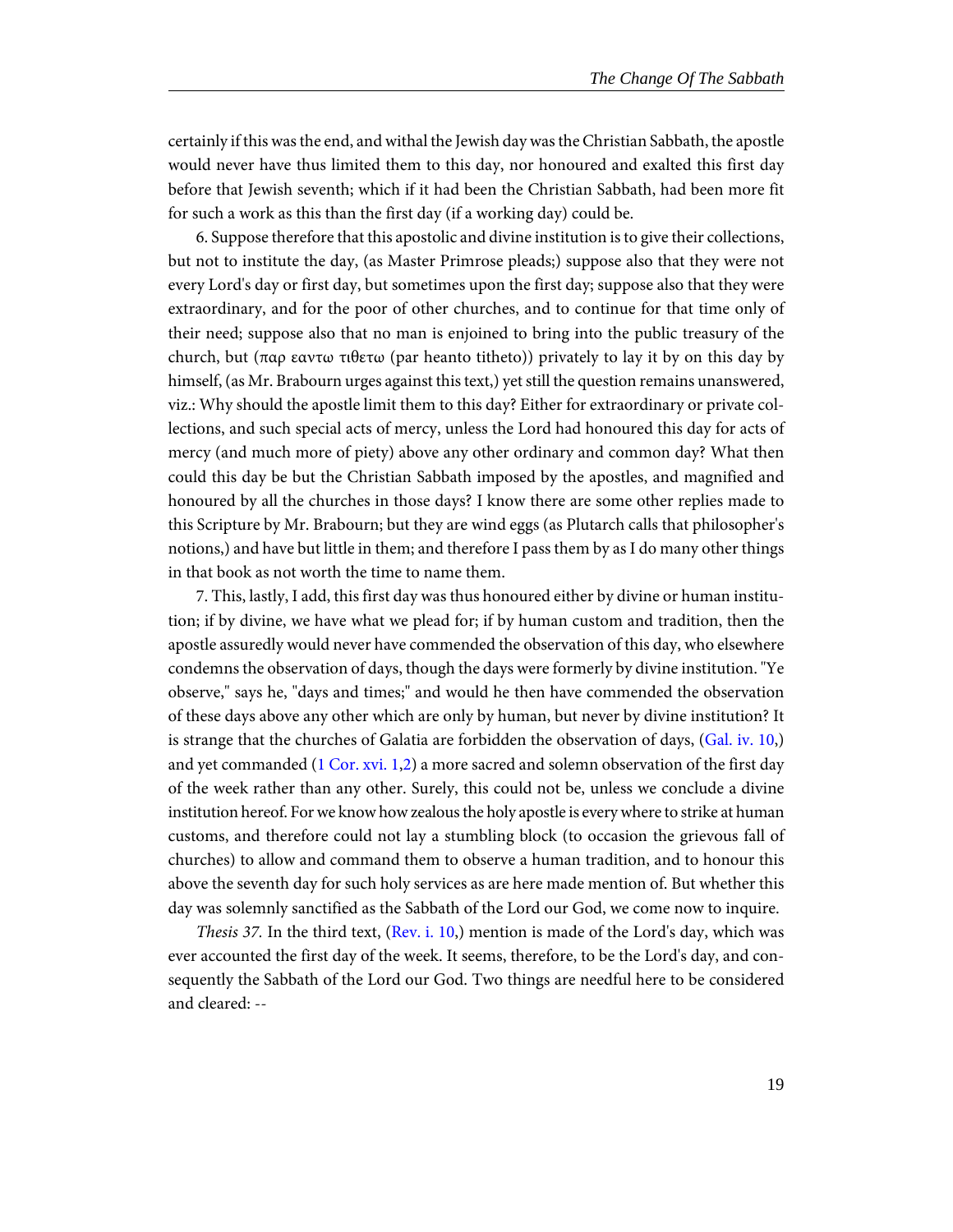1. That this day being called the Lord's day, it is therefore set apart and sanctified by the Lord Christ as holy.

2. That this day thus sanctified is the first day of the week, and therefore that first day is our holy or Sabbath day.

Thesis 38. The first difficulty here to prove and clear up is, that this day, which is here called the Lord's day, is a day instituted and sanctified for the Lord's honour and service above any other day. For, as the sacrament of bread and wine is called the Lord's supper, and the Lord's table, for no other reason but because they were instituted by Christ, and sanctified for him and his honour, so what other reason can be given by any Scripture light why this is called the Lord's day, but because it was in the like manner instituted and sanctified as they were? Mr. Brabourn here shifts away from the light of this text, by affirming that it might be called the Lord's day in respect of God the Creator, not Christ the Redeemer, and therefore may be meant of the Jewish Sabbath, which is called the Lord's holy day. (Is.lviii.3.) But why might he not as well say, that it is called the Lord's supper and table, in respect of God the Creator, considering that in the New Testament, since Christ is actually exalted to be Lord of all, this phrase is only applied to the Lord Christ as Redeemer? Look, therefore, as the Jewish Sabbath, being called the Lord's Sabbath, or the Sabbath of Jehovah, is by that title and note certainly known to be a day sanctified by Jehovah, as Creator, so this day, being called the Lord's day, is by this note as certainly known to be a day sanctified by our Lord Jesus, as Redeemer. Nor do I find any one distinct thing in all the Scripture which has the Lord's superscription or name upon it, (as the Lord's temple, the Lord's offerings, the Lord's people, the Lord's priests, etc.,) but it is sanctified of God and holy to him. Why is not this day, then, holy to the Lord, if it equally bears the Lord's name? Master Primrose, indeed, puts us off with another shift, viz., that this day being called so by the church's customs, John, therefore, calls it so in respect of that custom which the church then used, without divine institution. But why may not he as well say that he calls it the Lord's table in respect of the church's custom also? The designation of a day, and of the first time in the day for holy public services, is, indeed, in the power of each particular church, (suppose it be a lecture, and the hours of Sabbath meetings;) but the sanctification of a day, if it be divine worship, to observe it if God command and appoint it, then surely it is will worship for any human custom to institute it. Now, the Lord's name being stamped upon this day, and so set apart for the honour of Christ, it can not be that so it should be called in respect of the church's custom; for surely then they should have been condemned for will worship by some of the apostles; and therefore it is in respect of the Lord's institution hereof.

Thesis 39. The second difficulty now lies in clearing up this particular, viz., that this day, thus sanctified, was the first day of the week, which is therefore the holy day of the Lord our God, and consequently the Christian Sabbath: for this purpose let these ensuing particulars be laid together.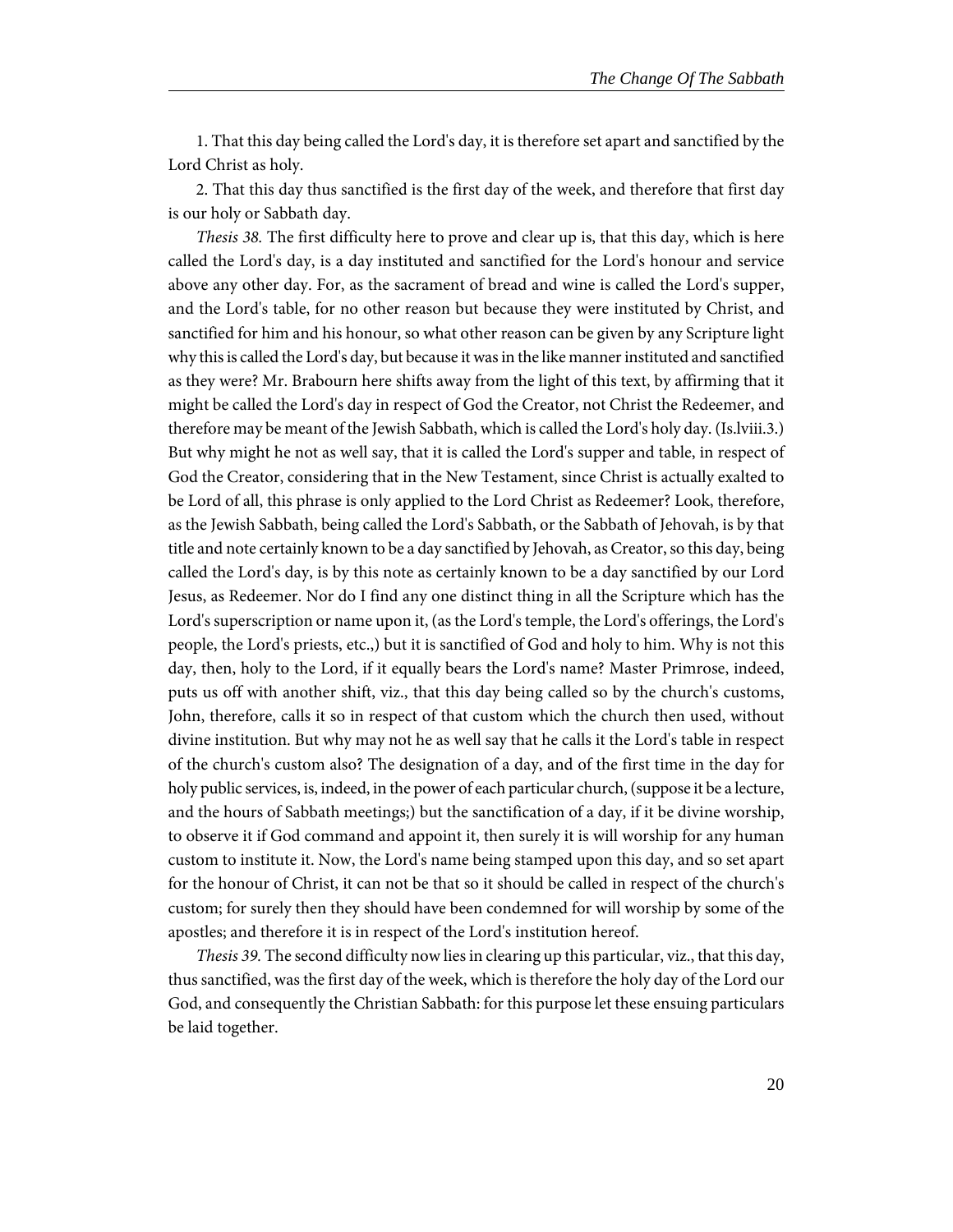1. That this day of which John speaks is a known day, and was generally known in those days by this glorious name of the Lord's day, and therefore the apostle gives no other title to it but the Lord's day, as a known day in those times; for the scope of John in this vision is, as in all other prophetical visions when they set down the day and time of it, to gain the more credit to the certainty of it, when every one sees the truth circumstantiated, and they hear of the particular time; and it may seem most absurd to set down the day and time for such an end, and yet the day is not particularly known.

2. If it was a known day, what day can it be either by evidence of Scripture, or any antiquity, but the first day of the week? For, --

<span id="page-24-2"></span><span id="page-24-1"></span>1. There is no other day on which mention is made of any other work or action of Christ which might occasion a holy day, but only this of the resurrection, which is exactly noted of all the evangelists to be upon the first day of the week, and by which work he is expressly said to have all power given him in heaven and earth, [\(Matt. xxviii. 18,](http://www.ccel.org/study/Bible:Matt.28.18)) and to be actually Lord of dead and living, [\(Rom. xiv. 9;](http://www.ccel.org/study/Bible:Rom.14.9)) and therefore why should any other Lord's day be dreamed of? Why should Master Brabourn imagine that this day might be some superstitious Easter day, which happens once a year? the Holy Ghost, on the contrary, not setting down the month or day of the year, but of the week wherein Christ arose, and therefore it must be meant of a weekly holy day here called the Lord's day.

2. We do not read of any other day besides this first day of the week, which was observed for holy Sabbath duties, and honoured above any other day for breaking of bread, for preaching the word, (which were acts of piety,) nor for collections for the poor, (the most eminent act of mercy:) why, then, should any imagine any other day to be the Lord's day, but that first day?

<span id="page-24-4"></span><span id="page-24-3"></span><span id="page-24-0"></span>3. There seems to be much in that which Beza observes out of an ancient Greek manu-script wherein that first day of the week ([1 Cor. xvi. 2\)](http://www.ccel.org/study/Bible:1Cor.16.2) is expressly called the Lord's day; and the Syriac translation says that their meeting together to receive the sacrament ([1 Cor. xi.](http://www.ccel.org/study/Bible:1Cor.11.20) [20\)](http://www.ccel.org/study/Bible:1Cor.11.20) was upon the Lord's day; nor is there any antiquity but expounds this Lord's day of the first day of the week, as learned Rivet makes good against Gomarus, professing that Quotquot interpretes hactenus ferunt, hoec verba de die resurrectionis Domini intellexerunt; solus quod quidem sciam, Cl. D. Gomarus contradixit."

4. Look, as Jehovah's or the Lord's holy day [\(Is. lviii. 13](http://www.ccel.org/study/Bible:Isa.58.13)) was the seventh day in the week then in use in the Old Testament, so why should not this Lord's day be meant of some seventh day, (the first of seven in the week which the Lord appointed, and the church observed under the New Testament,) and therefore called (as that was) the Lord's day?

5. There can be no other day imagined but this to be the Lord's day. Indeed, Gomarus affirms that it is called the Lord's day, because of the Lord Jesus' apparition in vision to John; and therefore he tells that, in Scripture phrase, the day of the Lord is such a day wherein the Lord manifests himself either in wrath or in favor, as here to John. But there is a great dif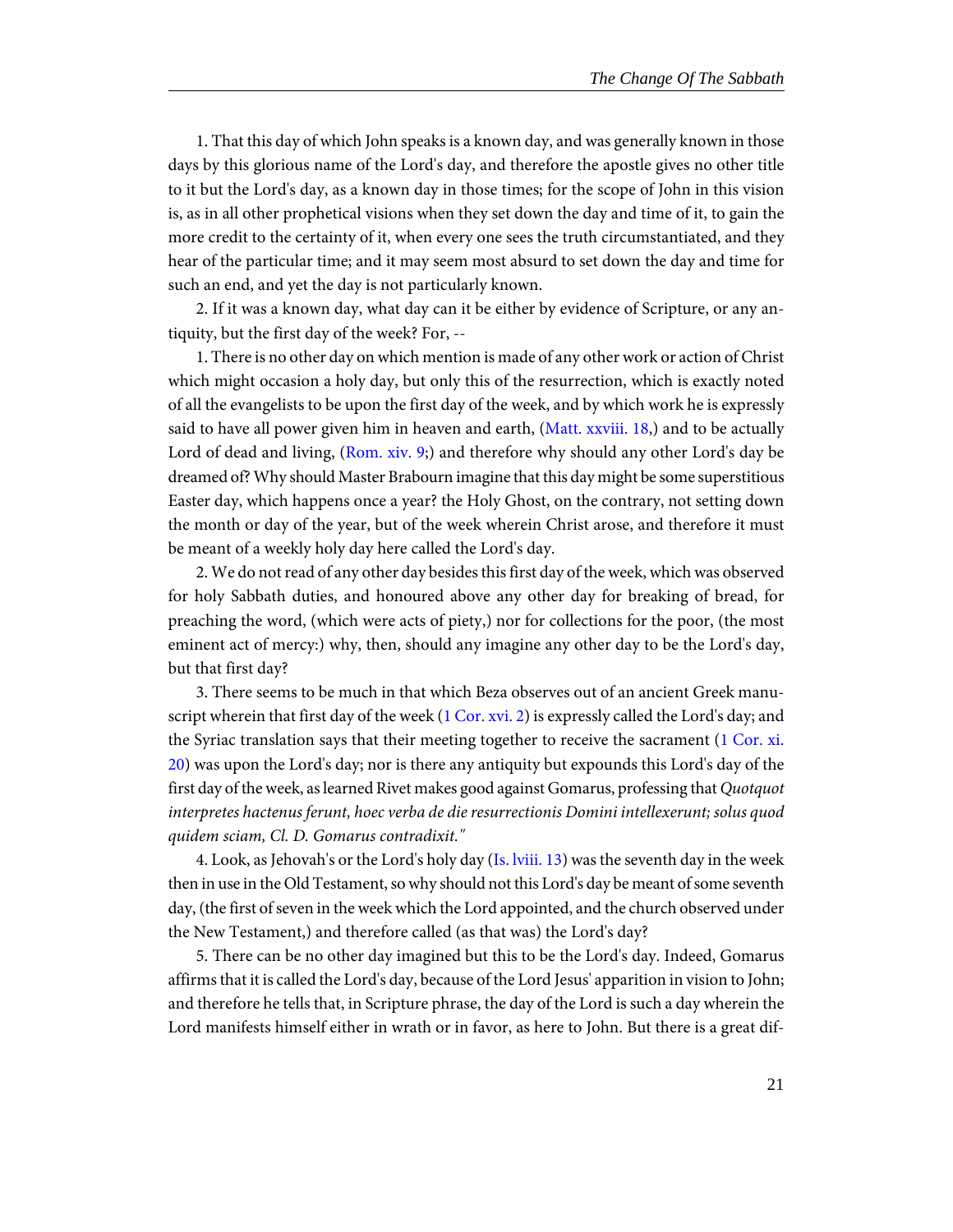<span id="page-25-0"></span>ference between those phrases; the Lord's day and the day of the Lord, which is not called here. For such an interpretation of the Lord's day, as if it was an uncertain time, is directly cross to the scope of John in setting down this vision, who, to beget more credit to it, tells us, first, of the person that saw it, -- I, John, -- [\(Rev. i. 9](http://www.ccel.org/study/Bible:Rev.1.9);) secondly, the particular place, in Patmos; thirdly, the particular time, the Lord's day.

These considerations do utterly subvert Mr. Brabourn's discourse, to prove the Jewish Sabbath to be the Lord's day, which we are still to observe, and may be sufficient to answer the scruples of modest and humble minds; for, if we ask the time of it, it is on the first day of the week. Would we know whether this time was spent in holy duties and Sabbath services? This also has been proved. Would we know whether it was sanctified for that end? Yes, verily, because it is called the Lord's day, and consequently all servile work was and is to be laid aside in it. Would we know whether it is the Christian Sabbath day? Verily, if it be the day of the Lord our God, (the Lord's day,) why is it not the Sabbath of the Lord our God? If it be exalted and honoured by the apostles of Christ above the Jewish Sabbath duties, why should we not believe but that it was our Sabbath day? And although the words Sabbath day, or seventh day, be not expressly mentioned, yet if they be for substance in this day, and by just consequence deduced from Scripture, it is all one as if the Lord had expressly called them so.

Thesis 40. Hence therefore it follows, that although this particular seventh day, which is the first of seven, be not particularly made mention of in the fourth commandment, yet the last of seven being abrogated, and this being instituted in its room, it is therefore to be perpetuated and observed in its room. For though it be true (as Mr. Brabourn urges) that new institutions can not be founded, no, not by analogy of proportion, merely upon old institutions, as, because children were circumcised, it will not follow that they are therefore to be baptised, and so because the Jews kept that seventh day, that we may therefore keep the first day; yet this is certain, that when new things are instituted not by human analogy, but by divine appointment, the application of these may stand by virtue of old precepts and general rules, from whence the application even of old institutions formerly arose. For we know that the *cultus institutus* in the New Testament, in ministry and sacraments, stands at this day by virtue of the second commandment, as well as the instituted worship under the Old. And though baptism stands not by virtue of the institution of circumcision, yet it being, de novo, instituted by Christ, as the seal of initiation into Christ's mystical body, (1) Cor.xii.12,) it now stands by virtue of that general rule by which circumcision itself was administered, viz., that the seal of initiation into Christ's body be applied to all the visible members of that body; and hence children are to be now baptized, as once they were circumcised, being members of Christ's body. So the first day of the week being instituted to be the Lord's day, or Lord's Sabbath, hence it follows, that, if the first seventh, which is now abrogated, was once observed because it was the Lord's Sabbath, or the Sabbath day which God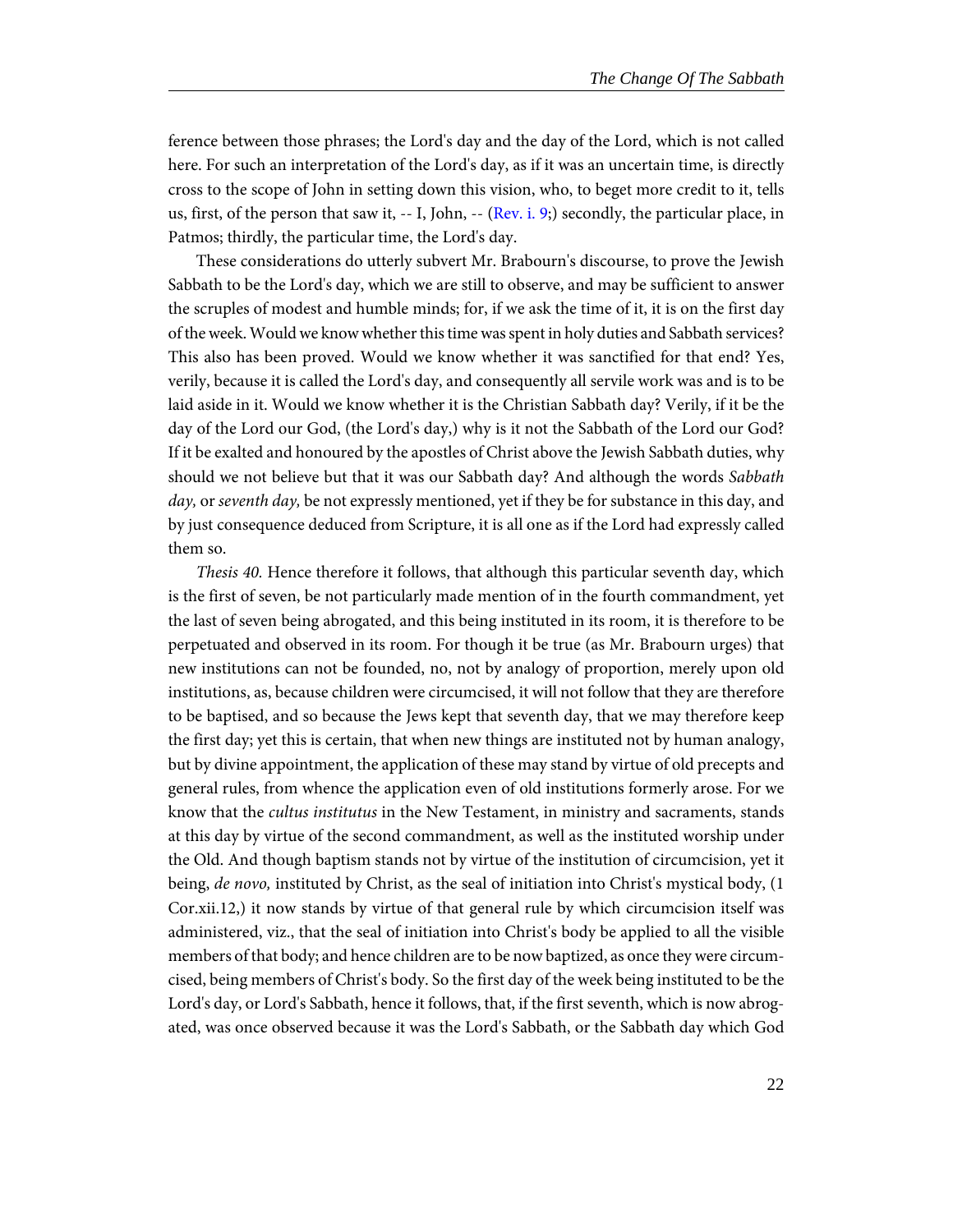appointed, -- by the very same rule, and on the very same ground, we also are bound to keep this first day, being also the Sabbath of the Lord our God, which he has now appointed anew under the New Testament.

Thesis 41. It is true that some of the primitive churches, in the eastern parts, did for some hundred of years observe both Sabbaths, both Jewish and Christian. But they did this without warrant from God, (who allows but one Sabbath in a week,) and also against the rule of the apostles; for I think that Paul, foreseeing this observation of days and Jewish Sabbaths to be stirring and ready to creep into the church, that he did therefore condemn the same in his Epistles to the Galatians and Colossians; and that therefore Christian emperors and councils, in after times, did well and wisely both to condemn the observation of the one and withal honour the other.

<span id="page-26-2"></span><span id="page-26-0"></span>Thesis 42.Although the work of redemption be applied unto few in respect of the special benefits of it, yet Christ, by his death, is made Heir and Lord of all things, being now set down at the right hand of God, and there is some benefit which befalls all the world by Christ's redemption; and the government of all things is not now in the hand of God as Creator, but in the hand of a Mediator, [\(Heb. i. 1,](http://www.ccel.org/study/Bible:Heb.1.1)[2](http://www.ccel.org/study/Bible:Heb.1.2); [ii. 8,9;](http://www.ccel.org/study/Bible:Heb.2.8-Heb.2.9) [John v. 22;](http://www.ccel.org/study/Bible:John.5.22) [Col. i. 16](http://www.ccel.org/study/Bible:Col.1.16),[17;](http://www.ccel.org/study/Bible:Col.1.17) [1 Tim.](http://www.ccel.org/study/Bible:1Tim.4.10) [iv. 10;](http://www.ccel.org/study/Bible:1Tim.4.10) [John iii. 35](http://www.ccel.org/study/Bible:John.3.35);) and hence it is no wonder if all men, as well as a few elected, selected, and called, be commanded to sanctify the Lord's day, as once they were the Jewish seventh day; the work of Christ being in some respect of as great extent, through all the work of creation, as the work of the Father. And therefore it is a great feebleness in Mr. Brabourn to go about to vilify the work of redemption, and extol that of creation above it; and that therefore the Sabbath ought still to be kept in reference to the work of creation, which concerns all men, rather than in respect of redemption, which he imagines concerns only some few.

<span id="page-26-1"></span>Thesis 43. The Lord Christ rested from the work of redemption by price, upon the day of his resurrection; but he is not yet at rest from the work of redemption by power, until the day of our resurrection and glory be perfected. But it does not hence follow (as Mr. Primrose imagines) that there is no Lord's day instituted in respect of Christ's resurrection, because he has not, nor did not then rest from redemption by power; for look, as the Father, having rested from the works of creation, might therefore appoint a day of rest, although he did not, nor does not yet rest from providence, [\(John v. 17](http://www.ccel.org/study/Bible:John.5.17),) so the Lord Christ having finished the great work of redemption, he might justly appoint a day of rest, although his redeeming work by power was yet behind.

Thesis 44. The heavy and visible judgments of God revealed from heaven against profaneness of this our Lord's day Sabbath will one day be a convincing argument of holiness of this day, when the Lord himself shall have the immediate handling and pressing of it. Meanwhile I confess my weakness to convince an adversary by it; nor will I contend with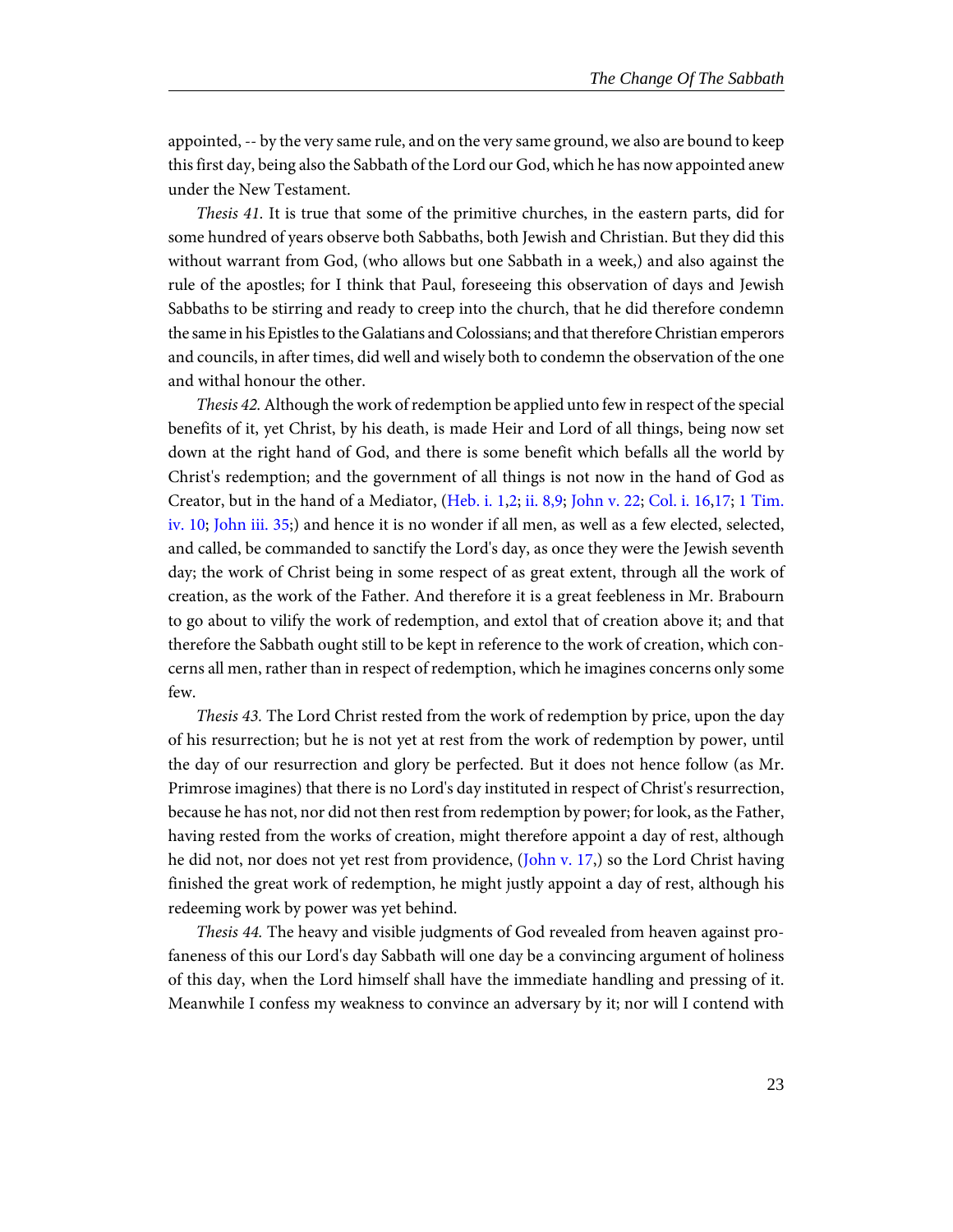any other arguments from antiquity for the observation of this day; but these may suffice, which are alleged from the holy word.

End.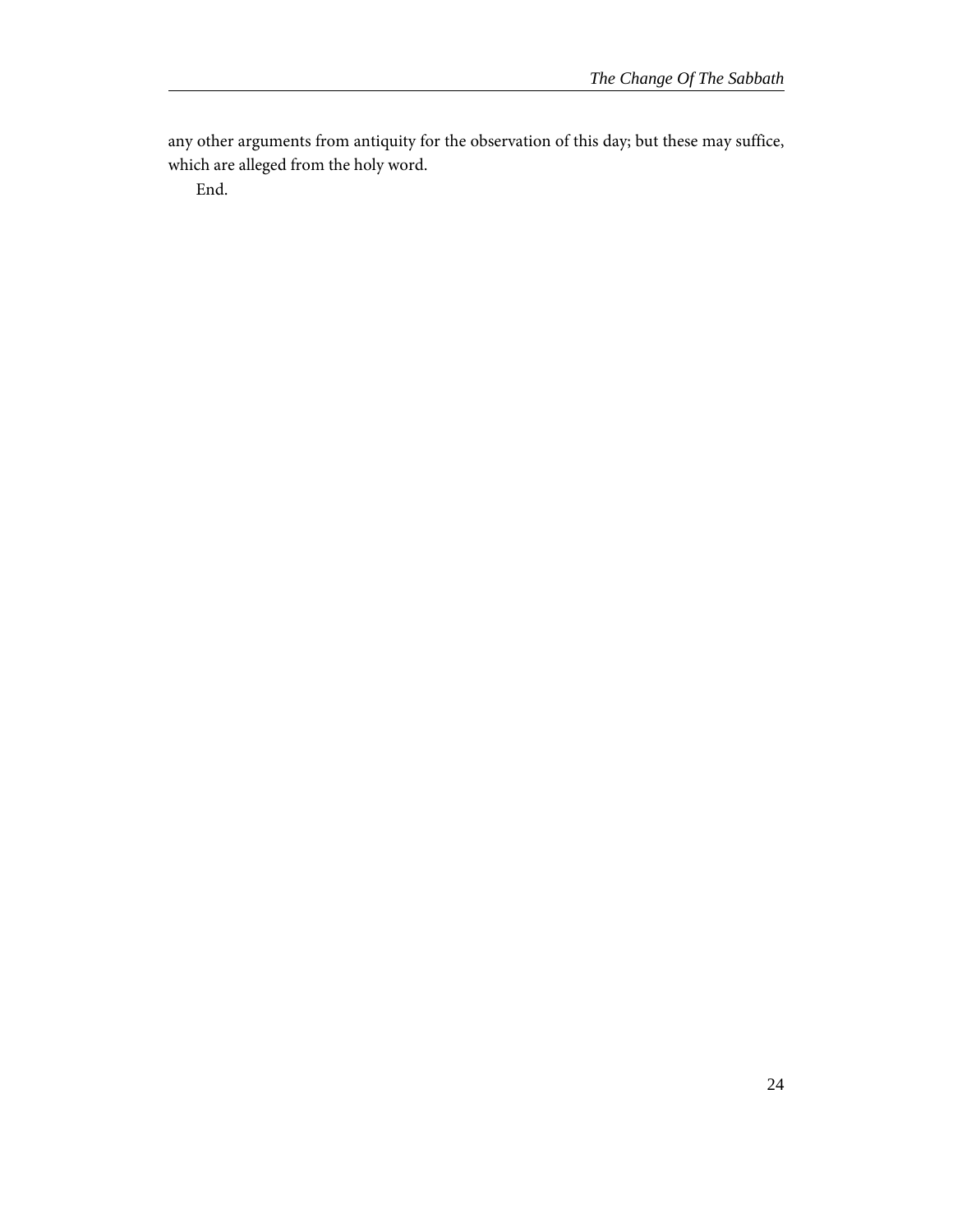# <span id="page-28-0"></span>**Indexes**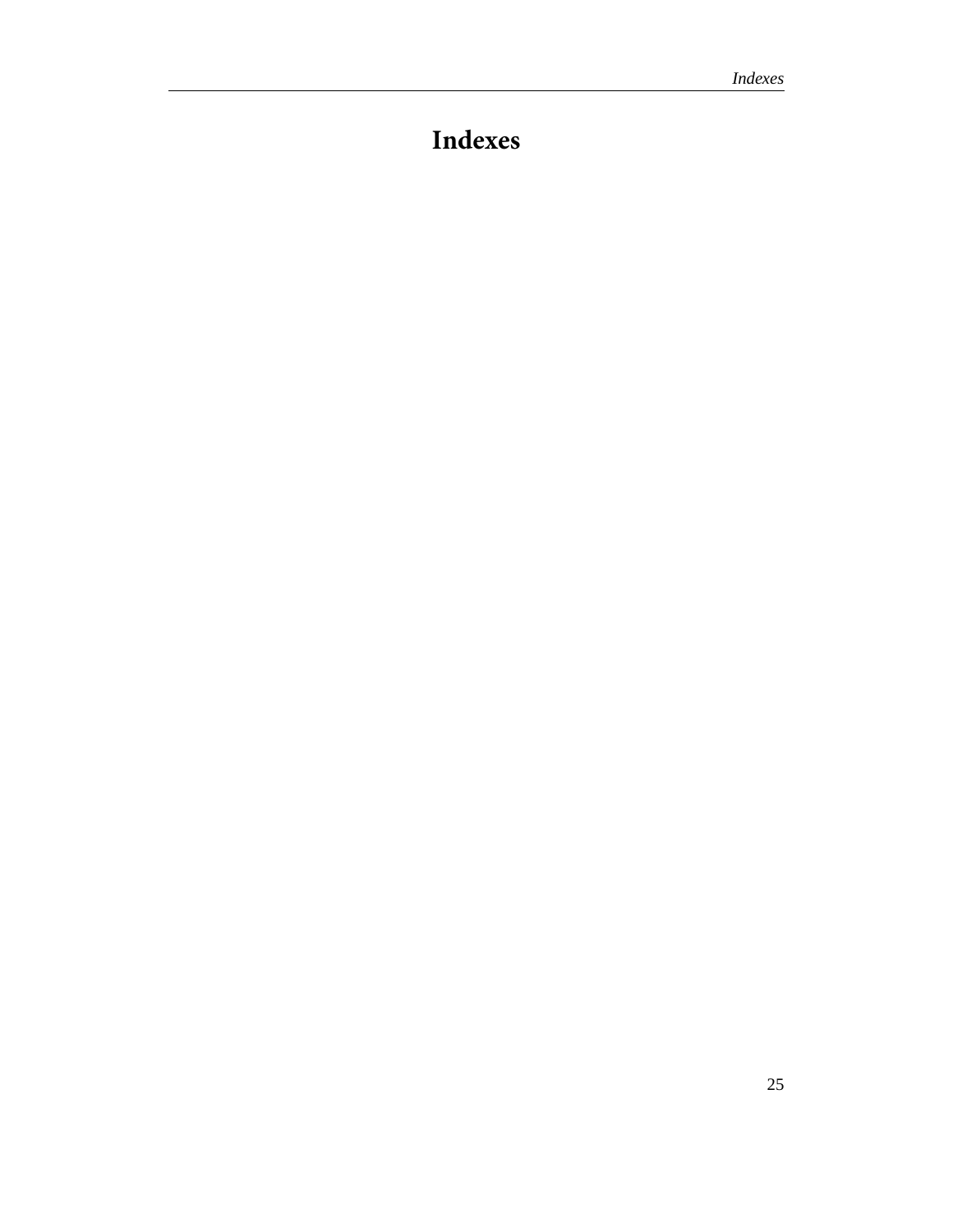```
Genesis
6  
Exodus
12:2   20:11   20:11   31:17  
Leviticus
23:2   23:3  
Numbers
28:9  
Deuteronomy
5   5:15   5:15  
Isaiah
56:4-6   58:13  
Jeremiah
23:7-8  
Ezekiel
43   43:27  
Matthew
28:18   28:20  
Mark
16:9  
Luke
5:17   24:1  
John
3:35   5:17   5:22   6:22   20:1  
Acts
2   2:42   2:43   2:46   13   13:42   13:44   16:3   16:12   16:13   20:7   20:7   20:7   28:17   28:23  
Romans
1:4   14:9  
1 Corinthians
3   7:27   7:35   11:12   11:13   11:20   16:1   16:1   16:1   16:1   16:2   16:2   16:2   16:2   16:2  
16:2  
2 Corinthians
8:13   8:14  
Galatians
4:4   4:5   4:10   4:10   5:1   5:2  
Colossians
```
### **Index of Scripture References**